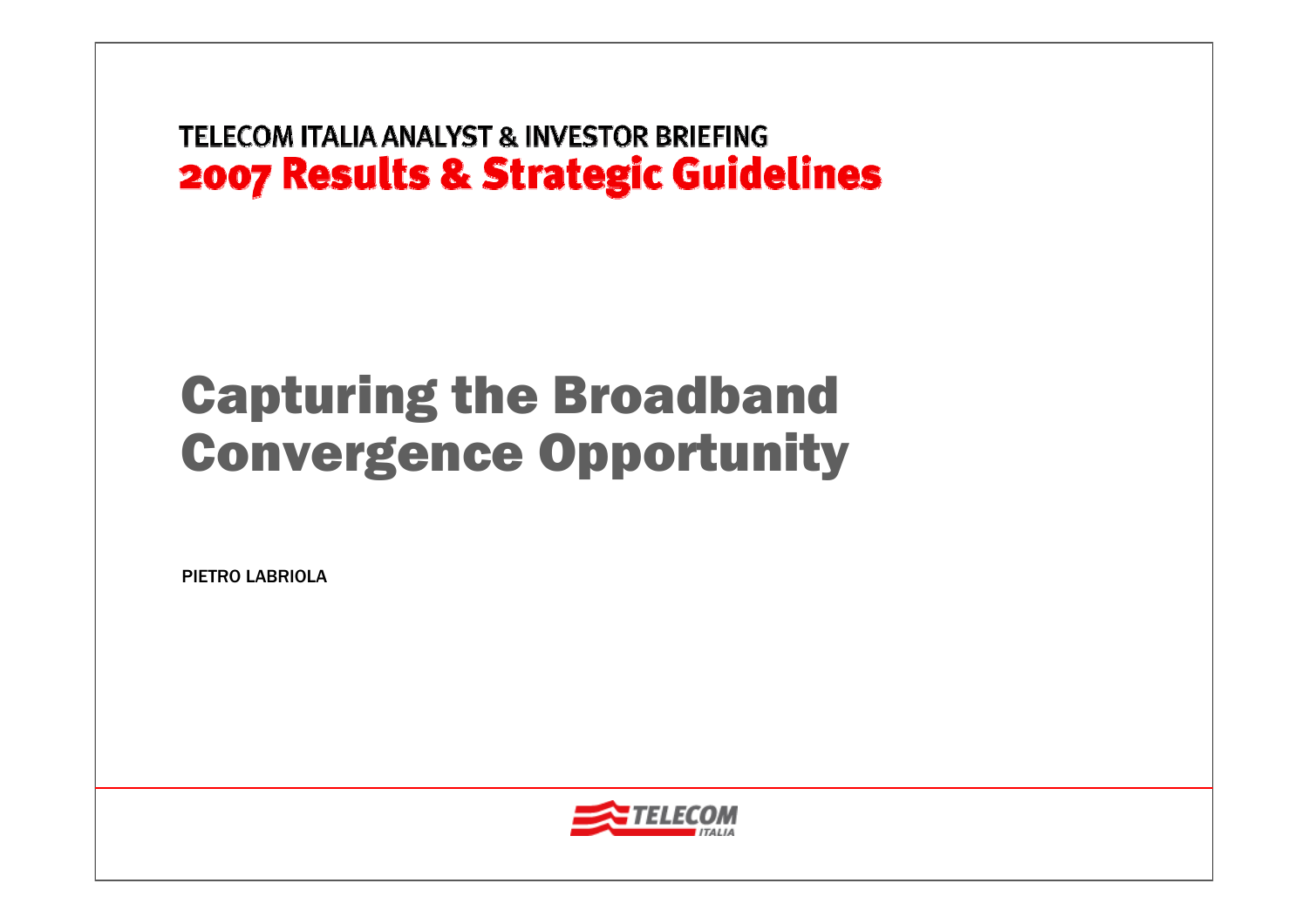CAPTURING THE BROADBAND CONVERGENCE OPPORTUNITY



### ▶ DOMESTIC FIXED

▶ 2007 Key Results

▶ Sources of Growth

▶ Conclusions



PIETRO LABRIOLA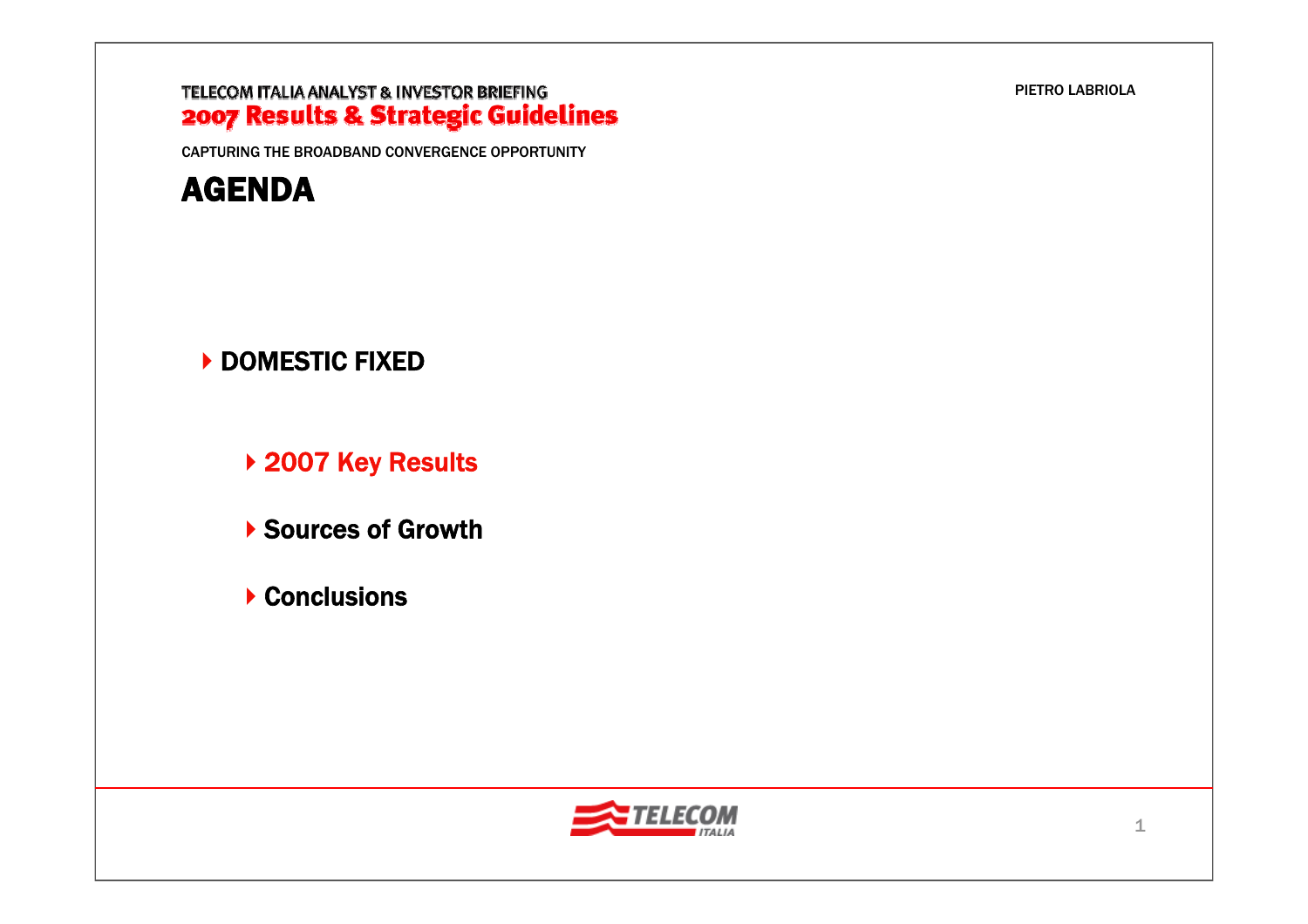CAPTURING THE BROADBAND CONVERGENCE OPPORTUNITY

## What we committed on…

|                               | <b>What we said</b>                                                            | <b>What we did</b>                                                                                      |               |
|-------------------------------|--------------------------------------------------------------------------------|---------------------------------------------------------------------------------------------------------|---------------|
| <b>Revenue</b>                | $\blacktriangleright$ Fixed revenue<br>Target '07: -3.5% / -2.5% vs. YE '06    | $\triangleright$ -4.9% fixed revenues '07 vs. '06                                                       | ×             |
| <b>Market</b><br><b>Share</b> | $\blacktriangleright$ Maintain customers and traffic on fixed<br>network       | ▶ 71.1% traffic market share (71.9% in Dec06)                                                           |               |
|                               | Develop flat offer                                                             | ▶ 33.6% flat/semi-flat voice offers penetration<br>$(31.5\% \text{ in } '06)$                           |               |
| <b>Broadband</b>              | Increase broadband penetration<br>Target '07: Domestic BB portfolio<br>6.4 mln | ▶ 6,427 mln BB retail portfolio $(5.6$ mln in Dec '06)                                                  |               |
|                               | ▶ Leadership on VoIP Target '07:<br>VolP Customer Portfolio >1 mln             | $\triangleright$ 1.32 mln VoIP lines (0.35 mln in Dec '06)                                              |               |
|                               | Develop IPTV<br>Target '07: IPTV Portfolio 0.2 mln                             | ▶ 0.08 mln customers YE '07 (0.03 mln in Dec '06) due<br>to slight delay on IPTV platform stabilization | $\bm{\times}$ |

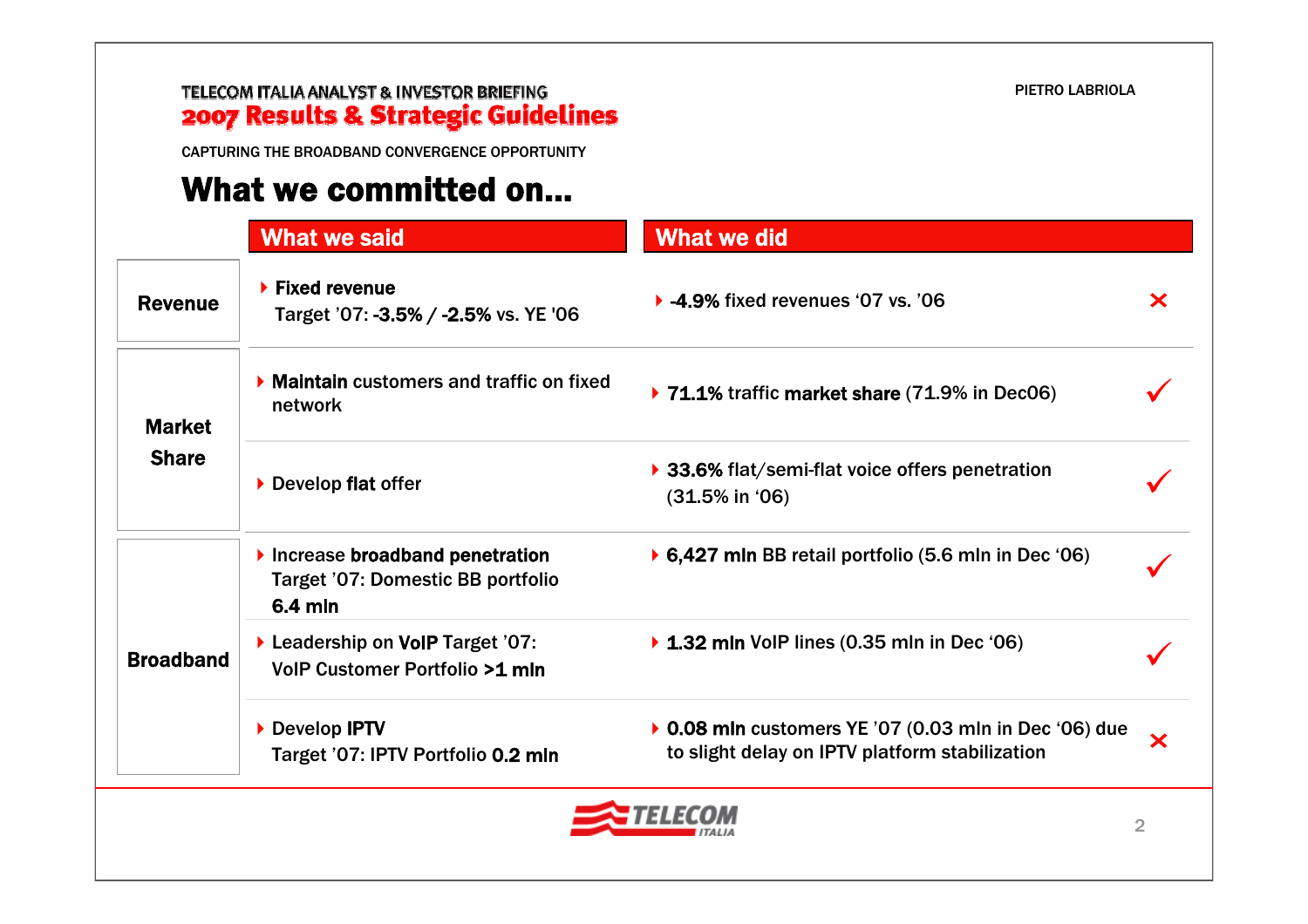CAPTURING THE BROADBAND CONVERGENCE OPPORTUNITY

*\**

### Domestic fixed: Revenue analysis



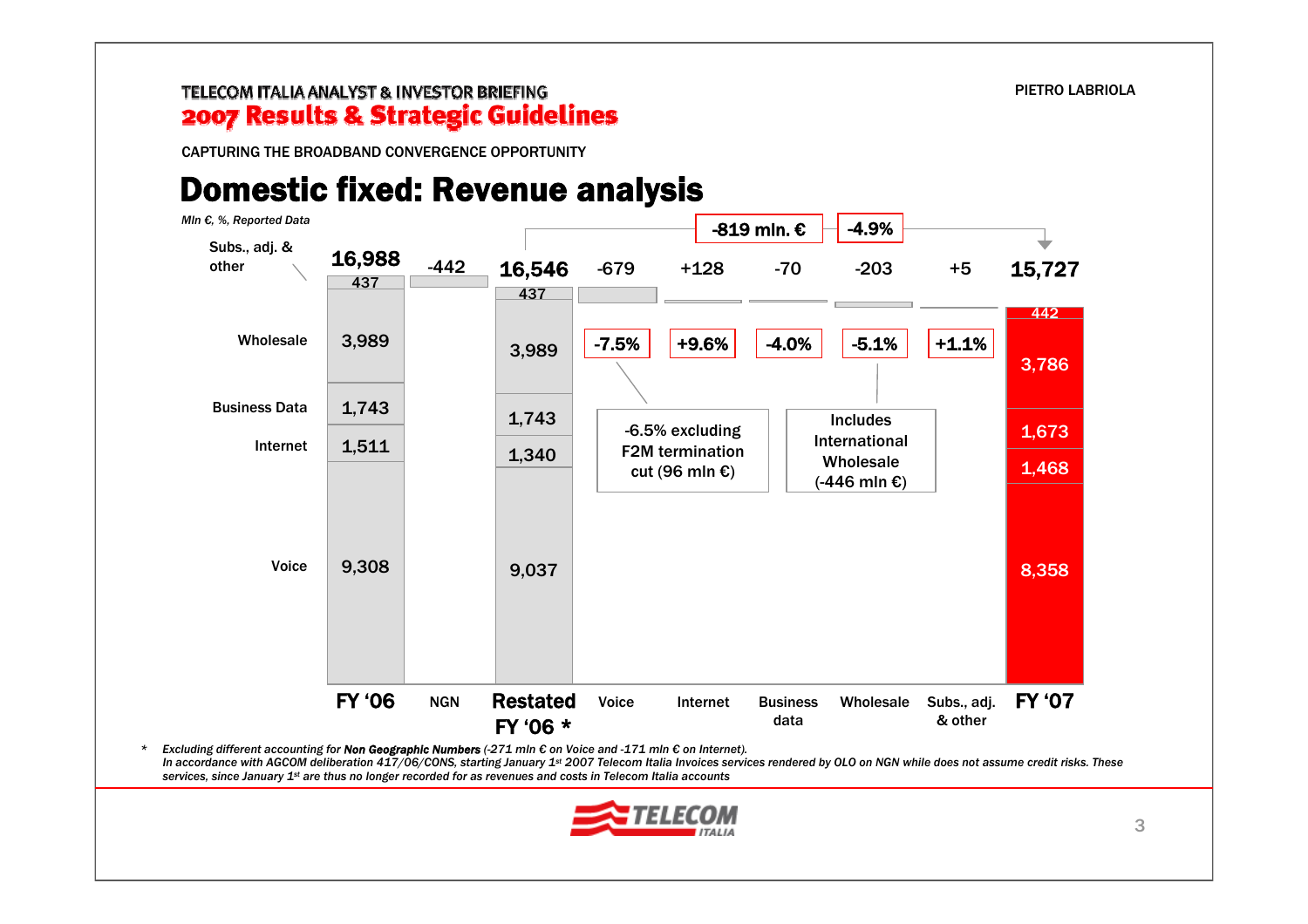CAPTURING THE BROADBAND CONVERGENCE OPPORTUNITY

## Domestic fixed: Voice revenue

*Mln €, %, Reported Data*



\* Restated figures, excluding different accounting for Non Geographic Numbers (-271 mln €: -34 mln € on Traffic and -237 mln € on Voice VAS)

*\*\* Including Payphone Services*

*\*\*\* Of which* Δ *F2M termination cut -2.5%*

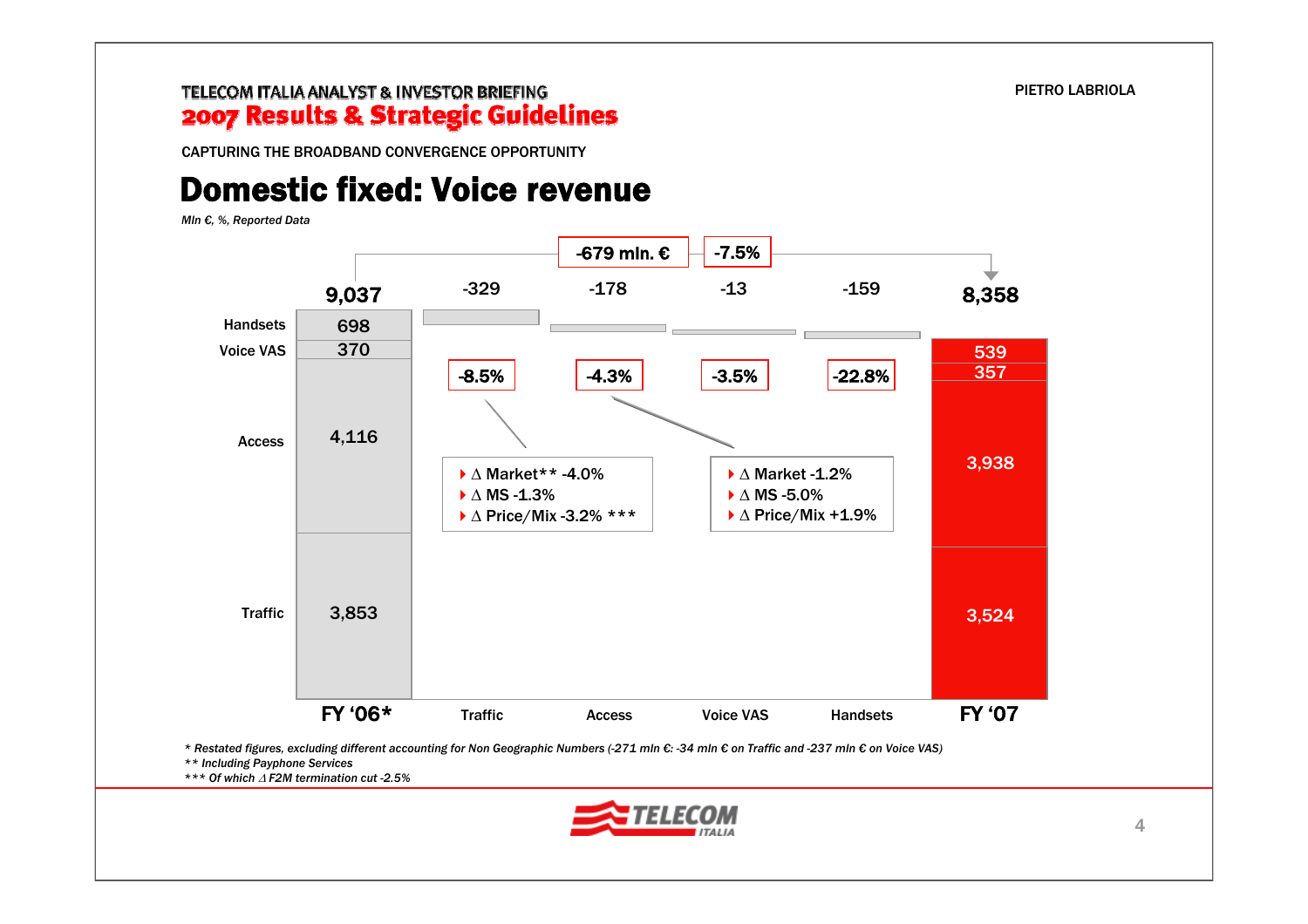CAPTURING THE BROADBAND CONVERGENCE OPPORTUNITY

### Domestic fixed: Traffic and access performance







*Source: Company Data, Analyst Estimates, NRA*

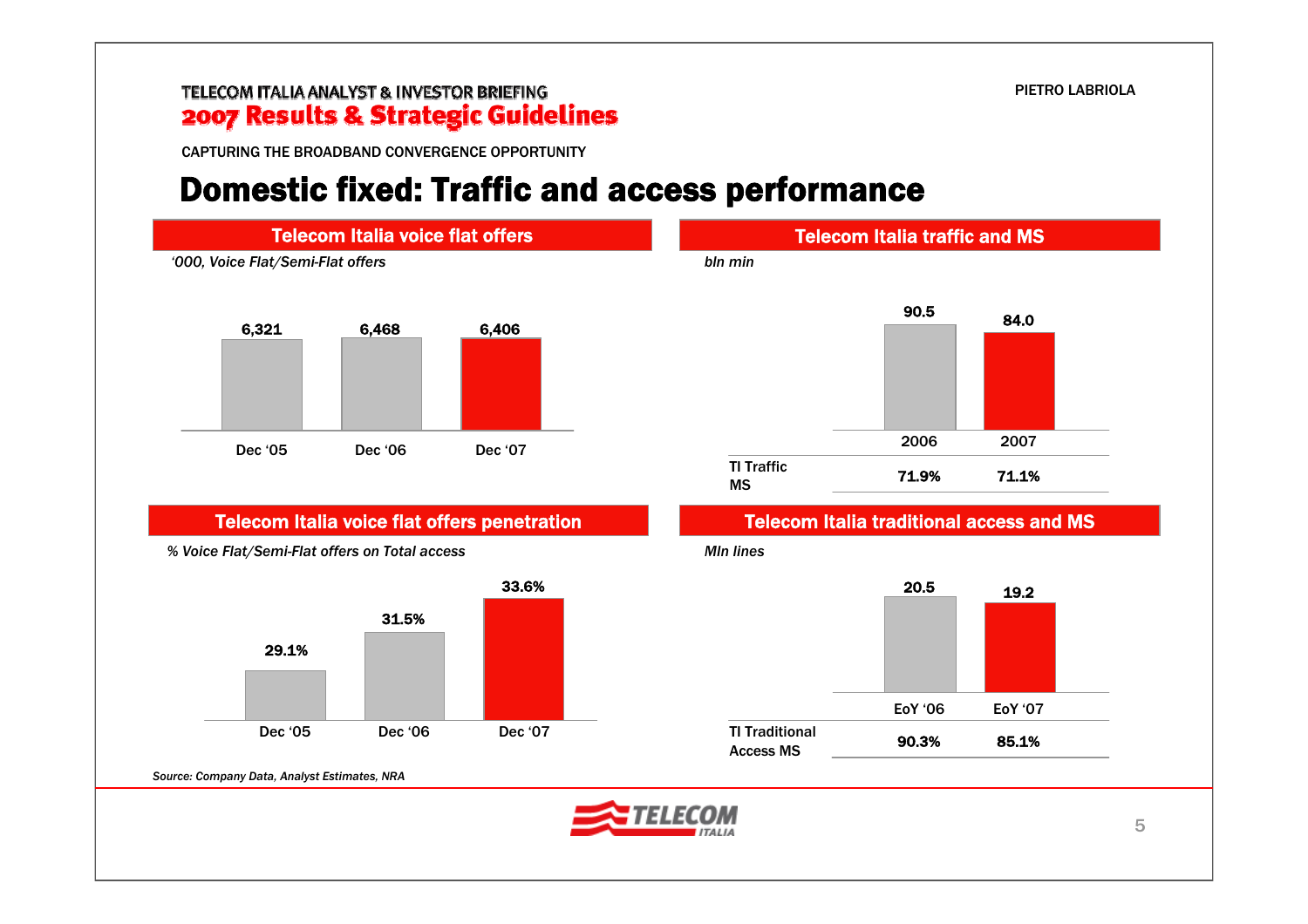CAPTURING THE BROADBAND CONVERGENCE OPPORTUNITY

## Domestic Fixed: Internet revenue

*Mln €, %, Reported Data*

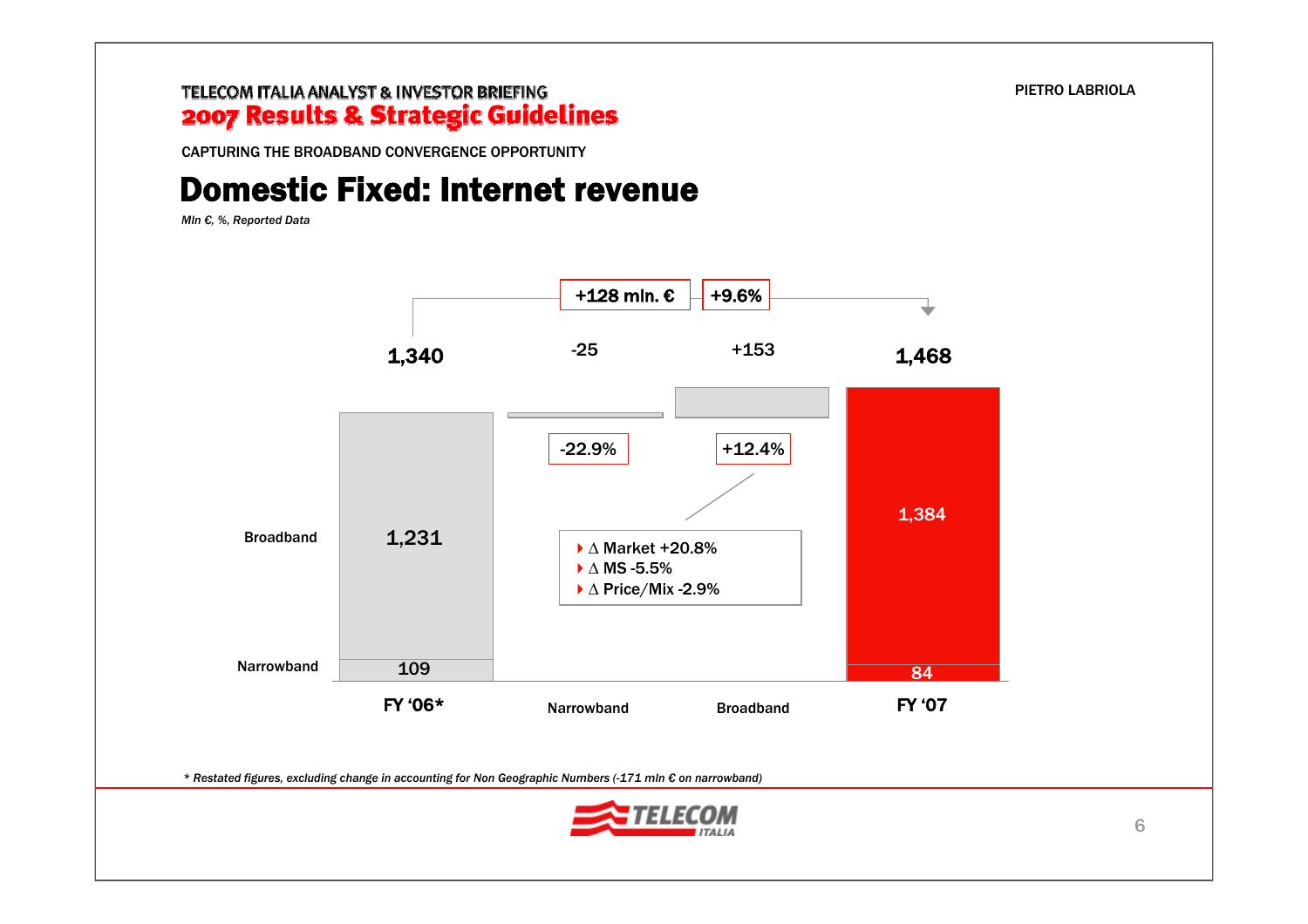CAPTURING THE BROADBAND CONVERGENCE OPPORTUNITY

### Domestic fixed: Broadband portfolio evolution

|                                    |                | <b>Broadband Portfolio</b> |                                              |                   |                                  |                                             | <b>VolP portfolio</b> |         |         |
|------------------------------------|----------------|----------------------------|----------------------------------------------|-------------------|----------------------------------|---------------------------------------------|-----------------------|---------|---------|
| '000 Access lines                  |                |                            | BB Retail MS: 63.4%                          |                   | '000 access lines*               |                                             |                       | 1,099   | 1,316   |
|                                    | <b>Dec '05</b> | <b>Dec '06</b>             | <b>Dec '07</b>                               |                   | 359                              | 549                                         | 924                   |         |         |
| <b>Retail</b>                      | 4,817          | 5,639                      | 6,427                                        |                   | Dec '06                          | Mar '07                                     | Jun '07               | Sep '07 | Dec '07 |
| <b>Consumer</b>                    | 3,857          | 4,544                      | 5,157                                        | % on BB<br>access | 6.4%                             | 9.3%                                        | 15.2%                 | 17.7%   | 20.5%   |
| <b>Business</b>                    | 960            | 1,095                      | 1,270                                        | lines             |                                  | * Including Consumer and Business customers |                       |         |         |
| Wholesale                          | 890            | 1,131                      | 1,163                                        |                   |                                  | <b>Consumer Flat Offer development</b>      |                       |         |         |
| <b>Total TI</b><br><b>Domestic</b> | 5,707          | 6,770                      | 7,590                                        |                   | 51.5%<br>% on Consumer portfolio | % Flat over Consumer BB activations         |                       |         | 78.6%   |
|                                    |                |                            |                                              |                   | 50%                              | 53%                                         | 58%                   | 59%     | 64%     |
|                                    |                |                            | Total TI BB Portfolio (Domestic + European): |                   |                                  |                                             |                       |         |         |
|                                    |                | 11.1 mln customers         |                                              |                   | Dec '06                          | <b>Mar '07</b>                              | <b>Jun '07</b>        | Sep '07 | Dec '07 |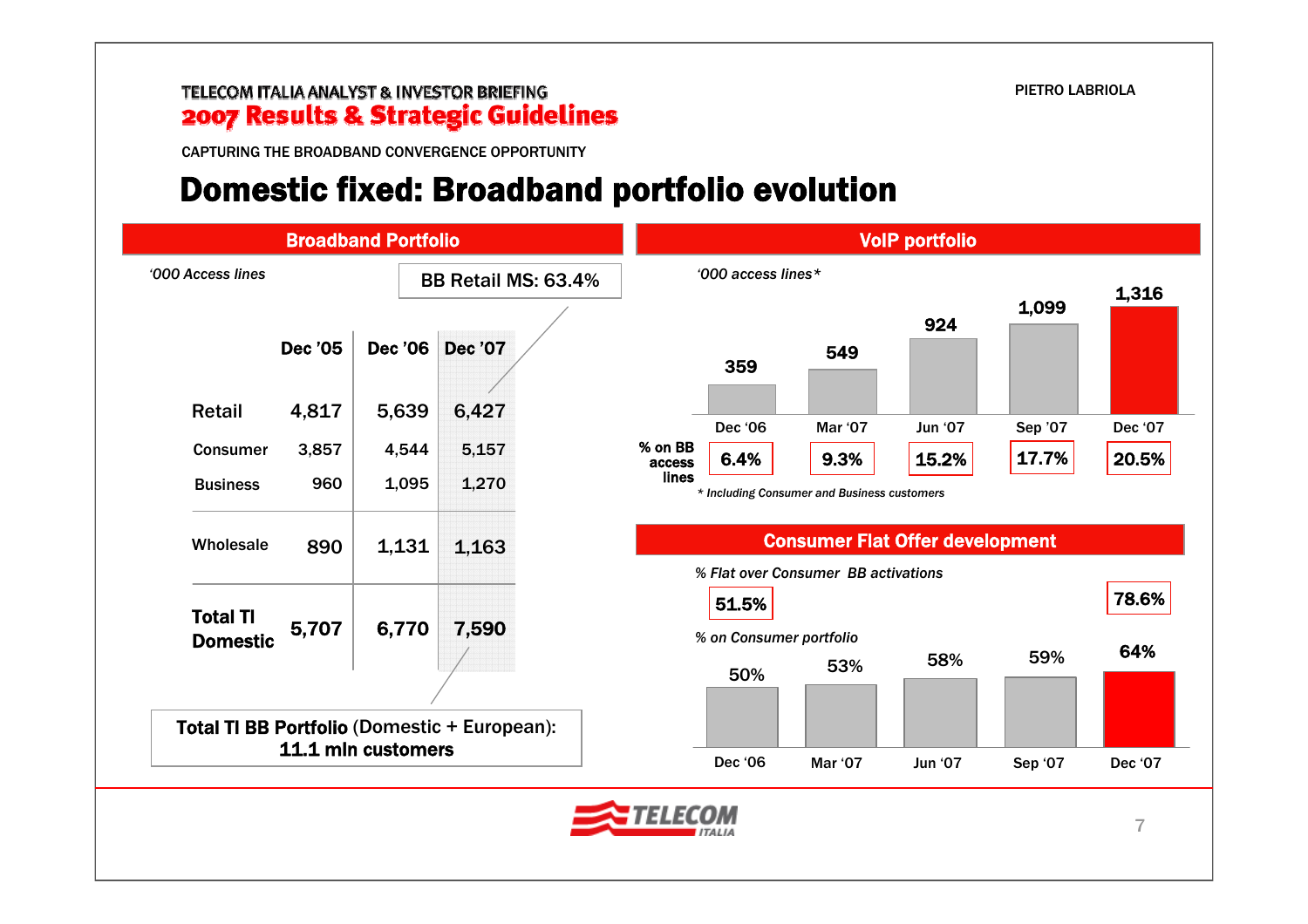CAPTURING THE BROADBAND CONVERGENCE OPPORTUNITY

### Domestic fixed: Broadband ARPU and revenues trend

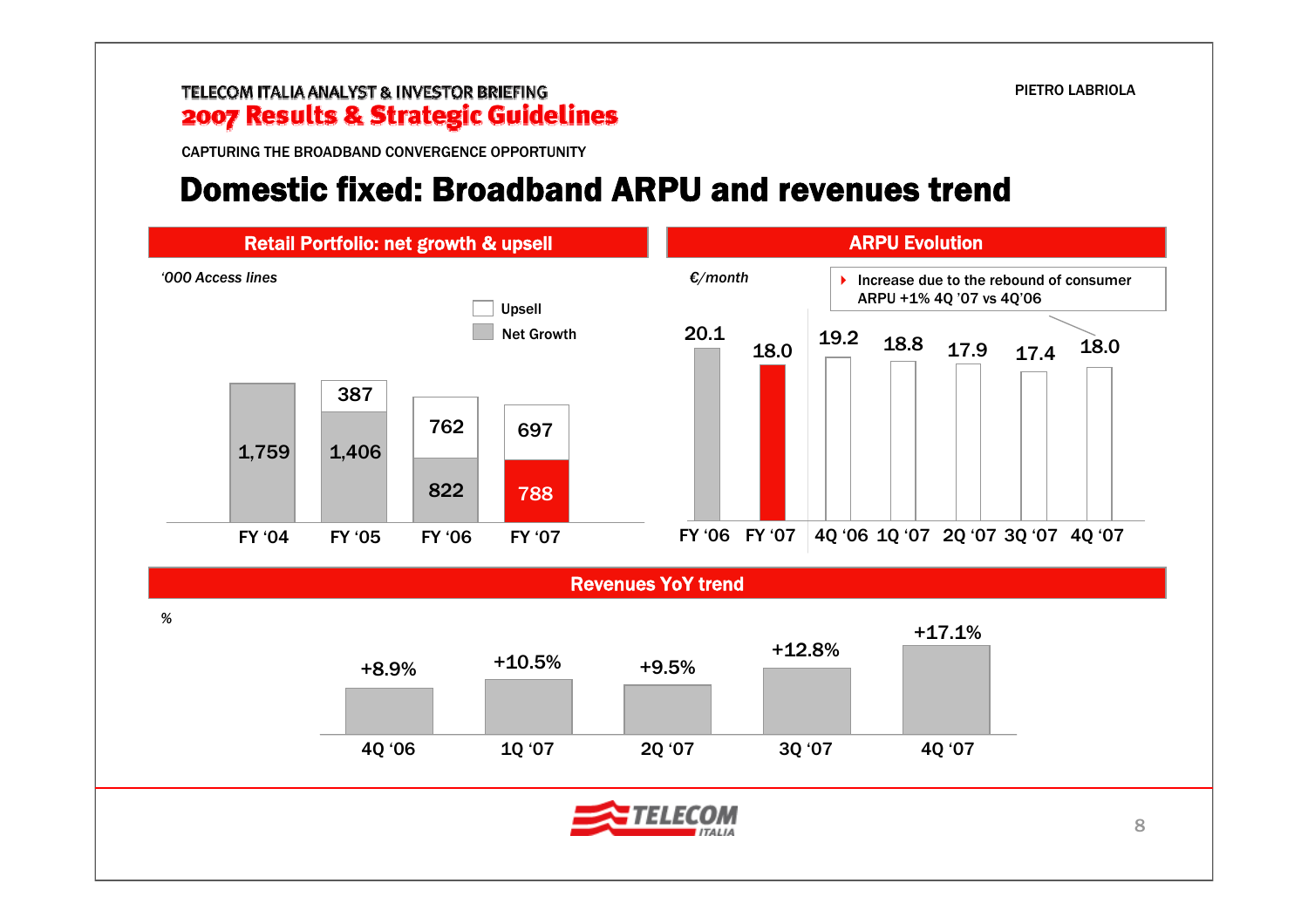CAPTURING THE BROADBAND CONVERGENCE OPPORTUNITY

### Domestic fixed: Business data revenues

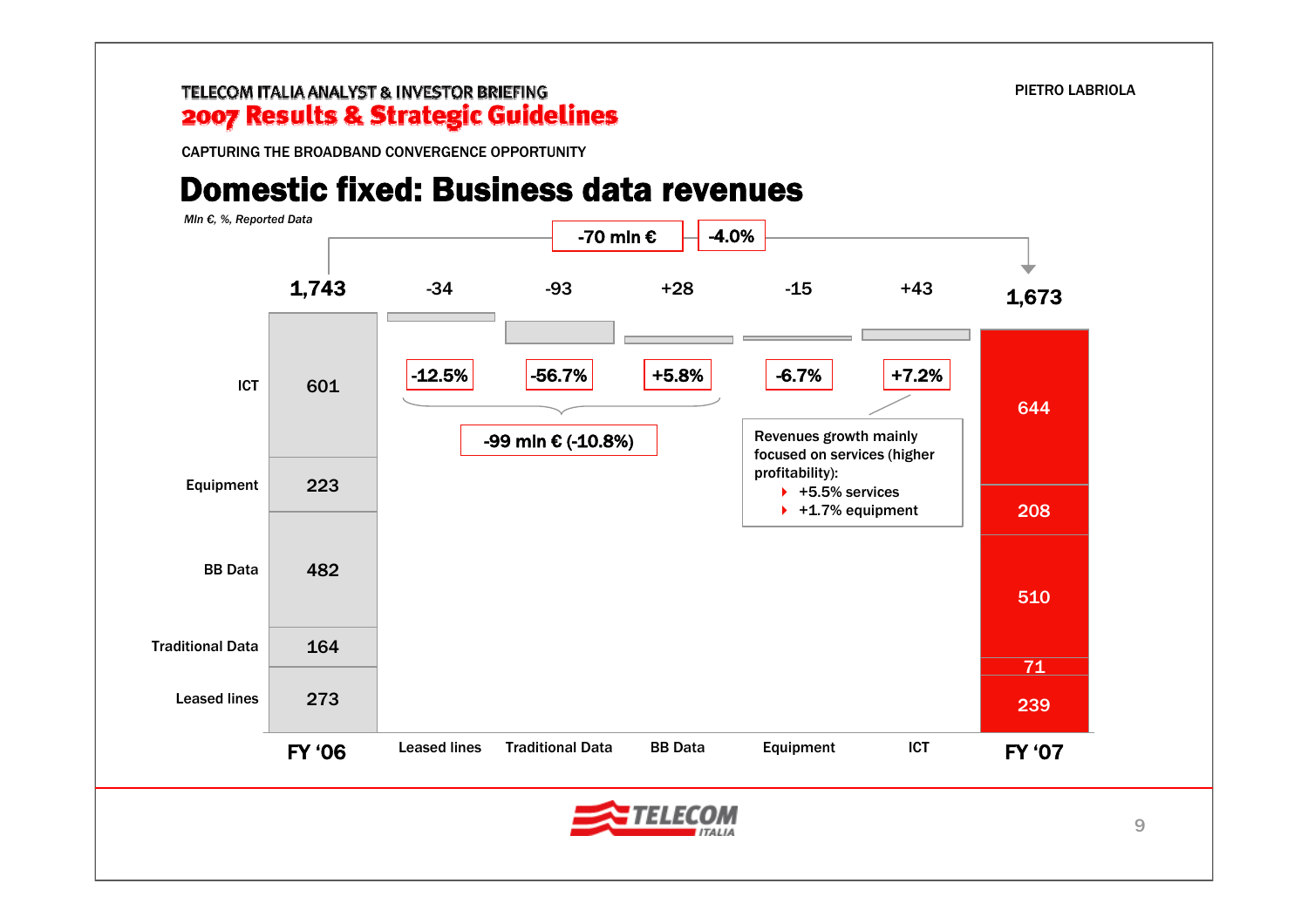CAPTURING THE BROADBAND CONVERGENCE OPPORTUNITY



### ▶ DOMESTIC FIXED

▶ 2007 Key Results

Sources of Growth

▶ Conclusions



PIETRO LABRIOLA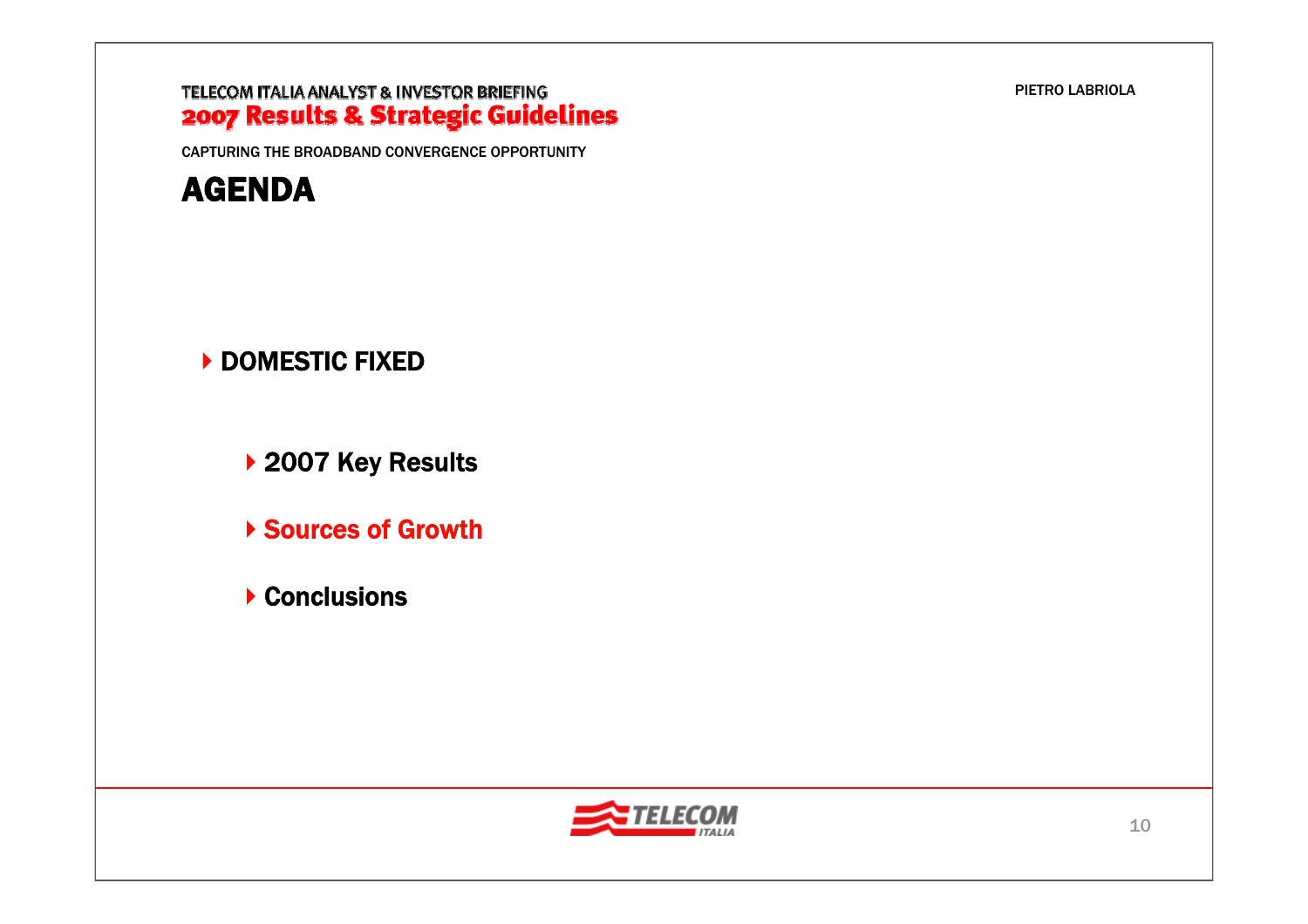CAPTURING THE BROADBAND CONVERGENCE OPPORTUNITY

### Redefine roles of TI assets for business transformation and revenue growth

|                                                    | <b>Consumer</b>                                                                                                                                           | <b>Business</b>                                                                                                   |  |
|----------------------------------------------------|-----------------------------------------------------------------------------------------------------------------------------------------------------------|-------------------------------------------------------------------------------------------------------------------|--|
|                                                    | <b>Improve basics</b>                                                                                                                                     |                                                                                                                   |  |
| <b>Business</b><br><b>transformation</b><br>(2008) | Develop need-based segmentation<br>Start program to improve quality of service<br>Set up channels towards integrated approach<br><b>Drive convergence</b> |                                                                                                                   |  |
|                                                    | Develop all-IP and convergent offers                                                                                                                      |                                                                                                                   |  |
| <b>Business</b><br>expansion<br>(2009)             | $\blacktriangleright$ Launch segment-specific convergent offers<br>Reach excellence in quality of service and customer<br>satisfaction                    | Adopt an integrated multi-channel approach, leveraging<br>high-touch channels for high-value/ potential customers |  |
|                                                    | "Towards the digital family"                                                                                                                              | "A partner to improve your<br>business and fulfill all your<br>communication needs"                               |  |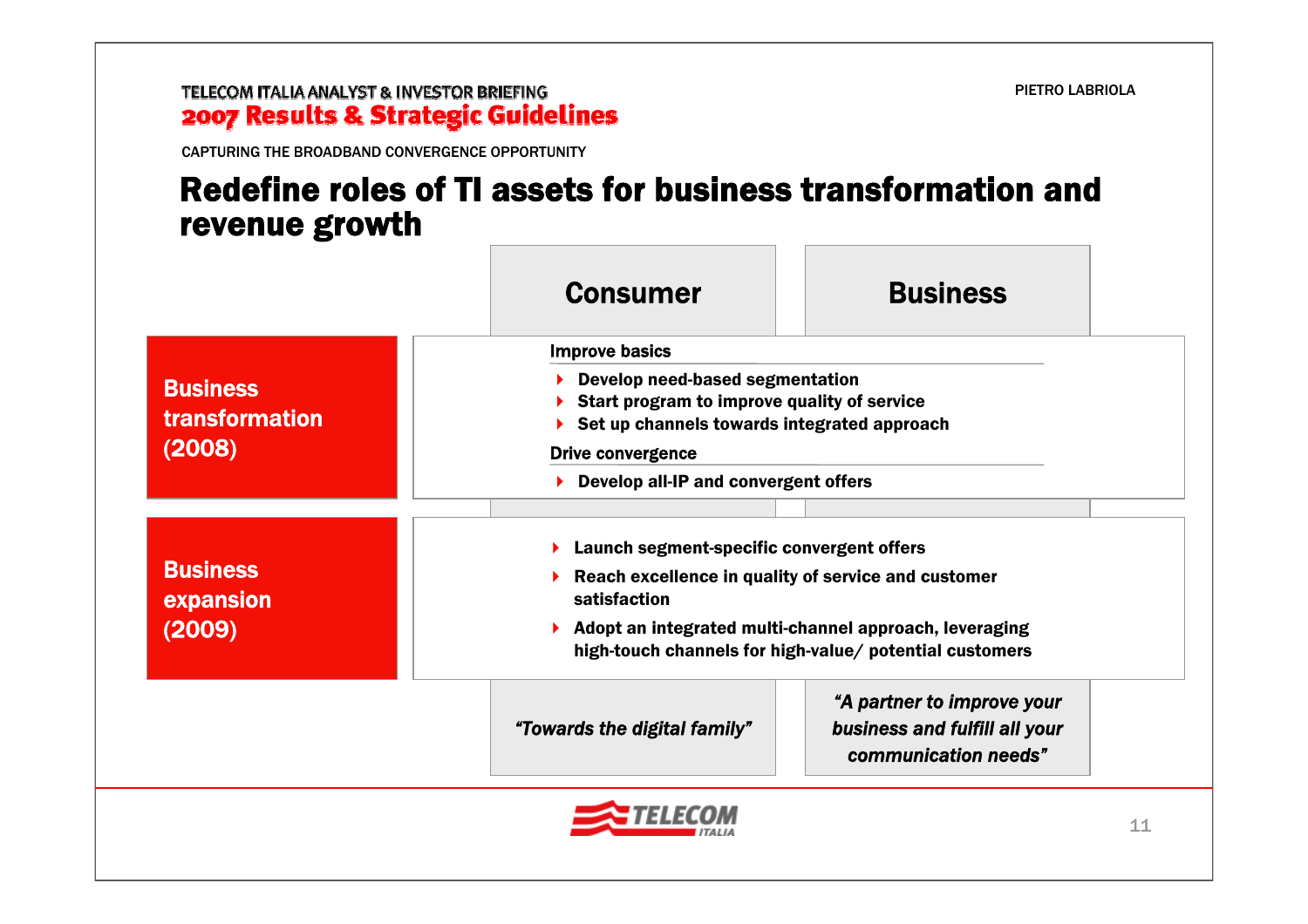#### TELECOM ITALIA ANALYST & INVESTOR BRIEFING 2007 Results & Strategic Guidelines

CAPTURING THE BROADBAND CONVERGENCE OPPORTUNITY

### Consumer: Improve customer satisfaction



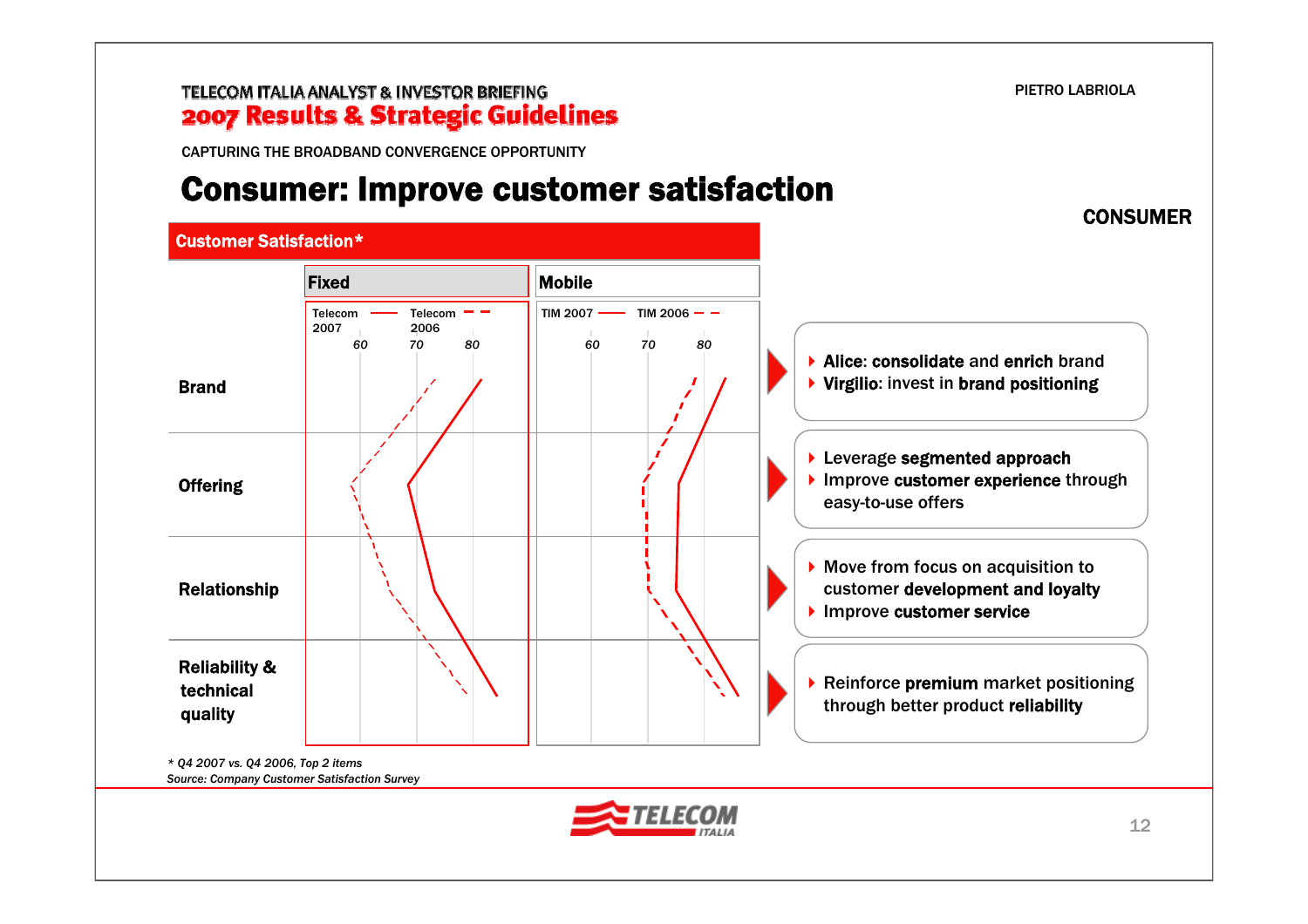CAPTURING THE BROADBAND CONVERGENCE OPPORTUNITY

## Consumer: Reinforce brand positioning

22 **VIRGILIO** Brandpowered by **Alice** Top of Mind<br>
Top of Mind<br>
Co-leader
(#1 Italian portal) Reach*11 mln individuals\* 10 mln unique contacts (monthly)* ▶ Consolidate awareness leadership (Top ▶ Use Virgilio as reference brand for web of Mind almost 4 times higher than the contents, services and social second competitor) and Brand Equity networking/community (constantly growing in the last 2 years): Mix traditional adv media to gain trust GuidelinesAlice is "the broadband brand"and street marketing to capture new ▶ Enrich brand from "pure connectivity" to generations/ native digital "broadband & beyond" (contents, services, etc.): "Alice is much more than a broadband connection"

*\* 5 Million householdsSource: Market Research*



PIETRO LABRIOLA

CONSUMER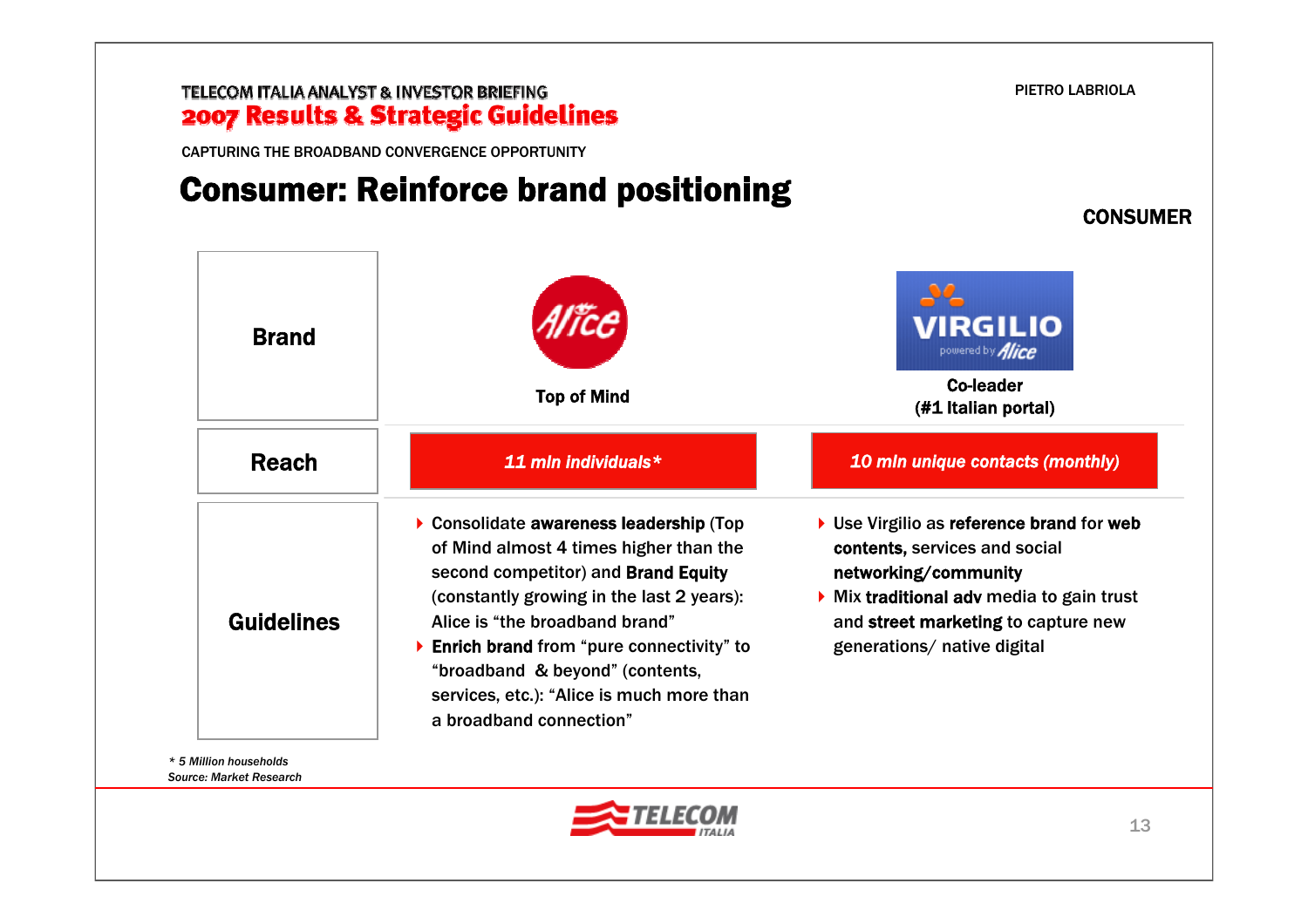CAPTURING THE BROADBAND CONVERGENCE OPPORTUNITY

## Consumer: TI offer roadmap

PIETRO LABRIOLA

**CONSUMER** 

|                                    |                                                | <b>Advanced</b>         | <b>Customer attitude</b>                                                  |                                       |  |
|------------------------------------|------------------------------------------------|-------------------------|---------------------------------------------------------------------------|---------------------------------------|--|
|                                    | <b>Pure mobile</b>                             | fixed operator          | <b>Service-sensitive</b>                                                  | <b>Price-sensitive</b>                |  |
| 3 play<br>(BB/Voice-<br>VoIP/IPTV) | <b>Mobile TV</b><br>(Set Box DVBH/<br>PC Card) | <i>Alice</i> homeTV     | <b>Premium contents</b><br><b>Digital interactive TV</b><br>TUTTO INCLUSO | Self-generated<br>contents            |  |
| 2 play<br>(BB/Voice-VoIP)          | <b>MOBILE</b>                                  | lice                    | Alice SEMPRE                                                              | <b>TIM ADSL naked</b><br>(femtocells) |  |
| 1 play<br>(Voice)                  | naxxi                                          | TELECONOMY<br>Zero-Zaro | Loyalty program extended to<br>other big communities                      |                                       |  |
|                                    |                                                |                         |                                                                           | 14                                    |  |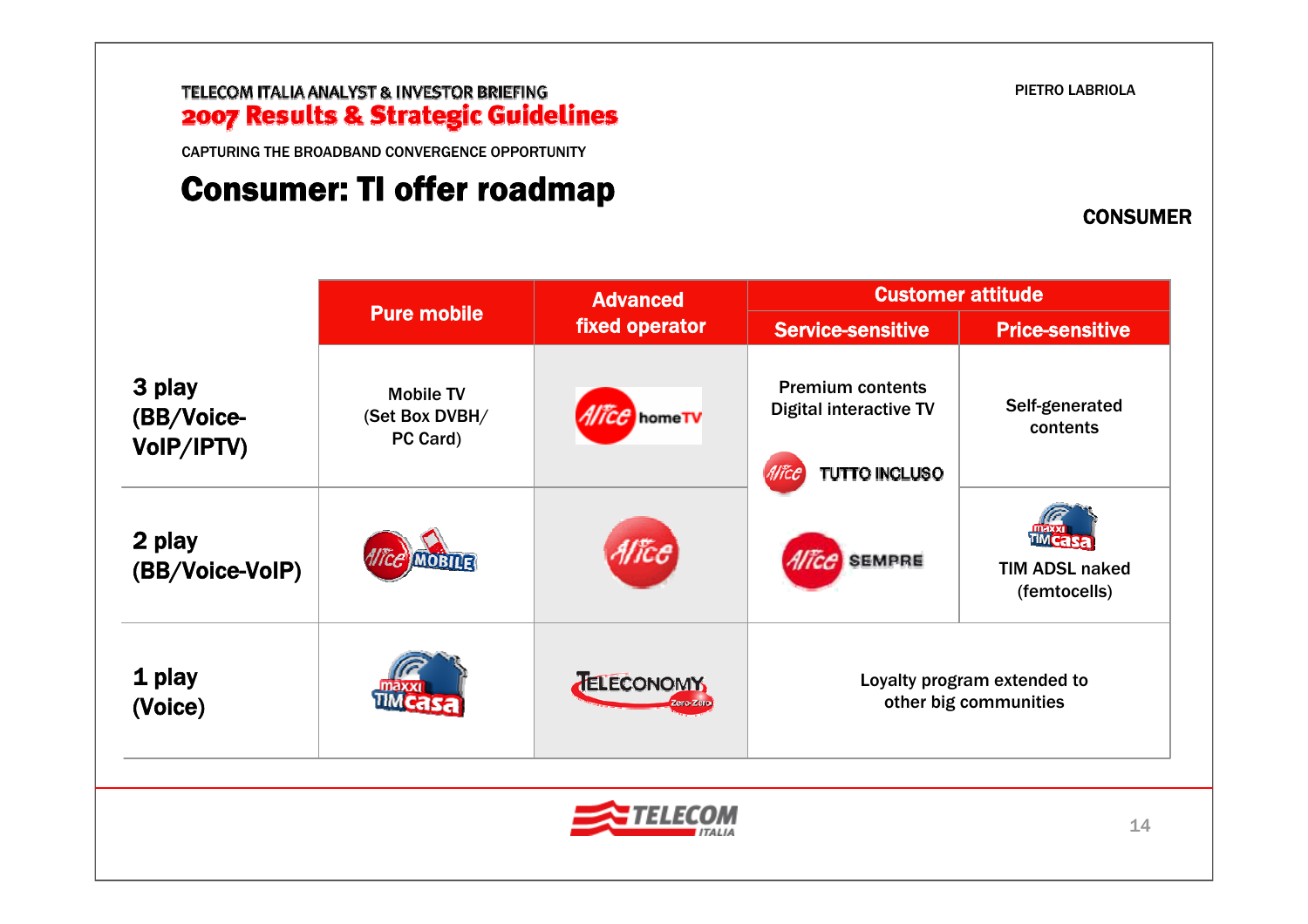### TELECOM ITALIA ANALYST & INVESTOR BRIEFING 2007 Results & Strategic Guidelines

CAPTURING THE BROADBAND CONVERGENCE OPPORTUNITY

### Consumer: Value strategy based on flat rate broadband and VoIP

CONSUMER



From Fixed to Broadband **Environment** 

- $\triangleright$  Broadband as the gate to customers
- ▶ From "landlines" to "digital homes" where contents and entertainment live together



Increase ARPU and improve Customer Loyalty through a Value- Based broadband strategy ('08 Target vs. '07):

- ▶ Significant growth +25% of Flat customer base
- ▶ Upselling to higher-value broadband access profiles
- ▶ Commercial bundling with VOIP, IPTV and products
	- $\triangleright$  Triple Play growth +250%
	- VoIP Consumer customers +80%
- ▶ From Best effort to high OoS for demanding customers (i.e.: Web2.0 and Digital Media Services)
	- ▶ 4 Mega to 7 Mega 100% completed
- ▶ Accelerate broadband development through convergent offers (i.e.: Alice By TIM) to increase customer loyalty

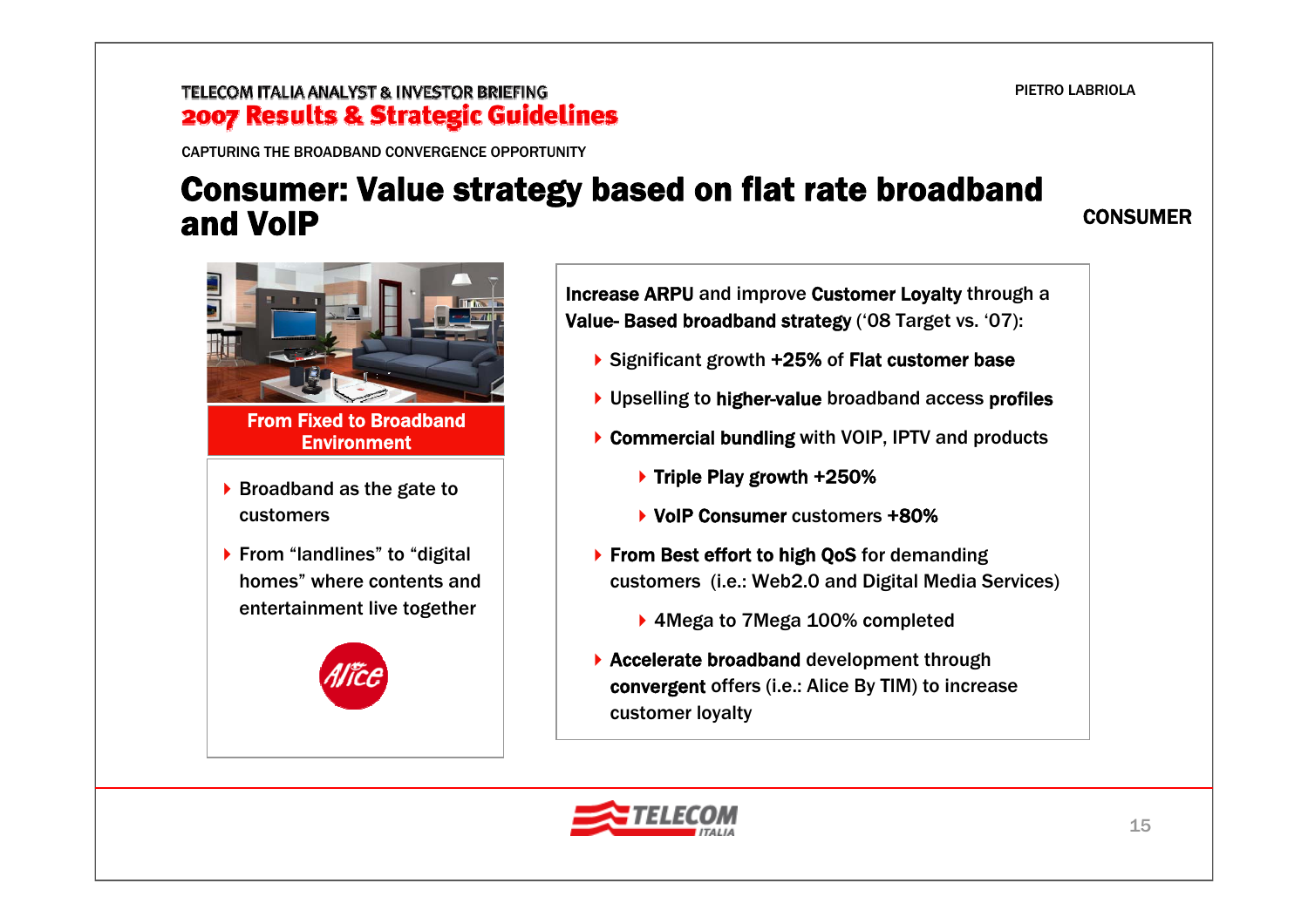CONSUMER

### TELECOM ITALIA ANALYST & INVESTOR BRIEFING 2007 Results & Strategic Guidelines

CAPTURING THE BROADBAND CONVERGENCE OPPORTUNITY

TV STB

WiFi Digital Photo Frame

**TUTTO INCLUSO** 

Mobile

VoIP Phones

Clock Radio

Gaming Console

## Consumer: Developing the Digital Home

Video-surveillance camera

**OCCHIO** 



Increaes ARPU and improve Customer Loyalty by developing a Digital Home offering portfolio:

- ▶ Launching All-IP lines (Alice Naked)
- ▶ IP Television: more content and services
	- ▶ High definition VoD and SKY Multiscreen integration
	- ▶ Advanced Search and Personal Recommendation
	- New content provider portfolio and services (programming SMS alerts, …)
- **Internet VAS portfolio evolution** 
	- ▶ Security (Total Security for PC, Magic Desktop for kids...)
- New branded broadband-enabled "beyond voice" products
	- ▶ Digital Photo Frame (linked with Virgilio Photo album)
	- ▶ Broadband Clock-Radio (internet radio + web infoservices)
	- ▶ Occhio by Alice (home monitoring)
- Focus on flat "device & service" package (Alice Tutto Incluso)

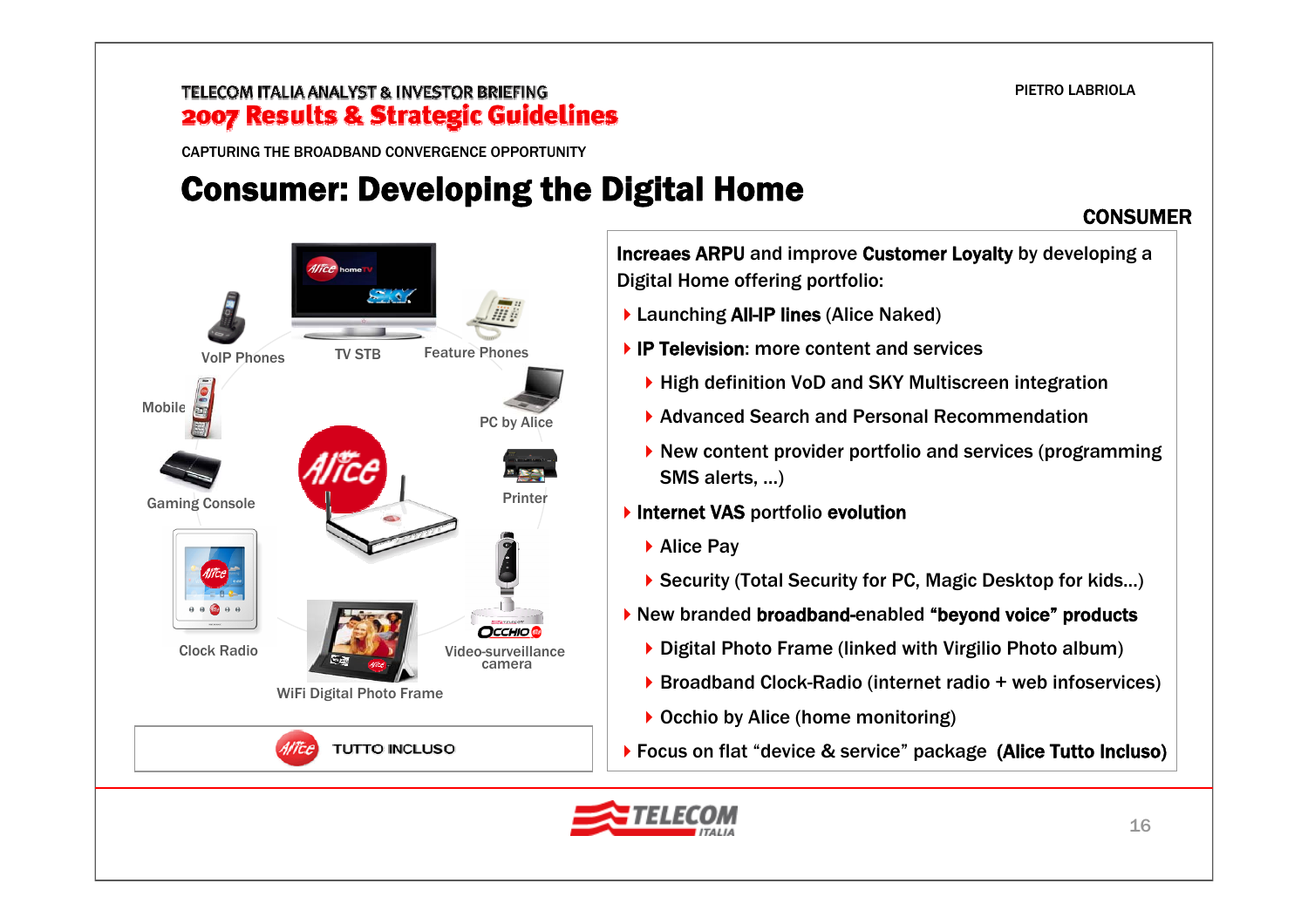### TELECOM ITALIA ANALYST & INVESTOR BRIEFING 2007 Results & Strategic Guidelines

CAPTURING THE BROADBAND CONVERGENCE OPPORTUNITY

### Business: Fixed line is the pillar for the convergent offer with a continuous shift to IP-based services

BUSINESS



- ▶ Despite the increase of mobile lines, the number of fixed extension lines is stable over time
- ▶ Broadband-based applications are becoming a key enabler for doing business

*\* Multibusiness SIM numbersSource: Company Estimates, Analyst Estimates*

Growth in data transmission revenues from Business customers, 2006-09E CAGR



 $\triangleright$  The larger bandwidth allowed by IP will push forward the development of innovative and effective business solutions

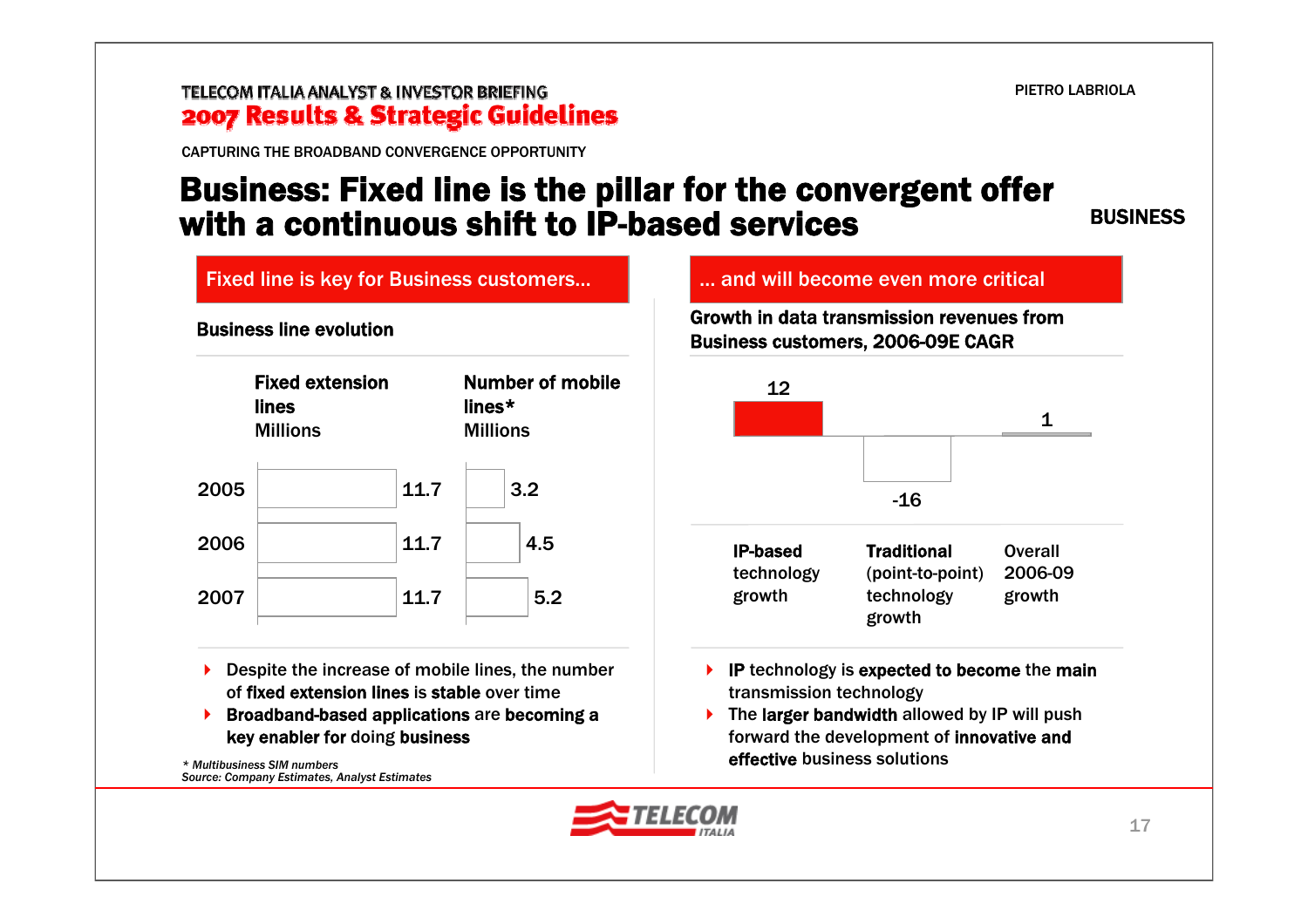CAPTURING THE BROADBAND CONVERGENCE OPPORTUNITY

## Business: Improve customer satisfaction

**BUSINESS** 

| <b>Guidelines</b>                                          | <b>Marketing and Sales</b>                               | <b>Provisioning</b>                           | <b>Assurance</b>                                                                                  |  |
|------------------------------------------------------------|----------------------------------------------------------|-----------------------------------------------|---------------------------------------------------------------------------------------------------|--|
| Different levels of<br>service, according to               | $\blacktriangleright$ "Plus"<br>solutions<br>(fee-based) | ▶ Priority of<br>provisioning<br>according to | ▶ Specialized Customer<br>Care (by segment/<br>product)                                           |  |
| customer value                                             |                                                          | customer value                                | ▶ SLA-based assurance<br>(diversified by<br>customer/product)                                     |  |
| "Customer as a<br>partner", through the<br>whole lifecycle | ▶ Joint service<br>design<br>Dedicated sales<br>reps     | ▶ Joint project<br>management                 | Assurance Cooperation<br><b>Tools (shared OSS for</b><br>trouble ticketing,<br>change management) |  |

### **Implementation examples**



PIETRO LABRIOLA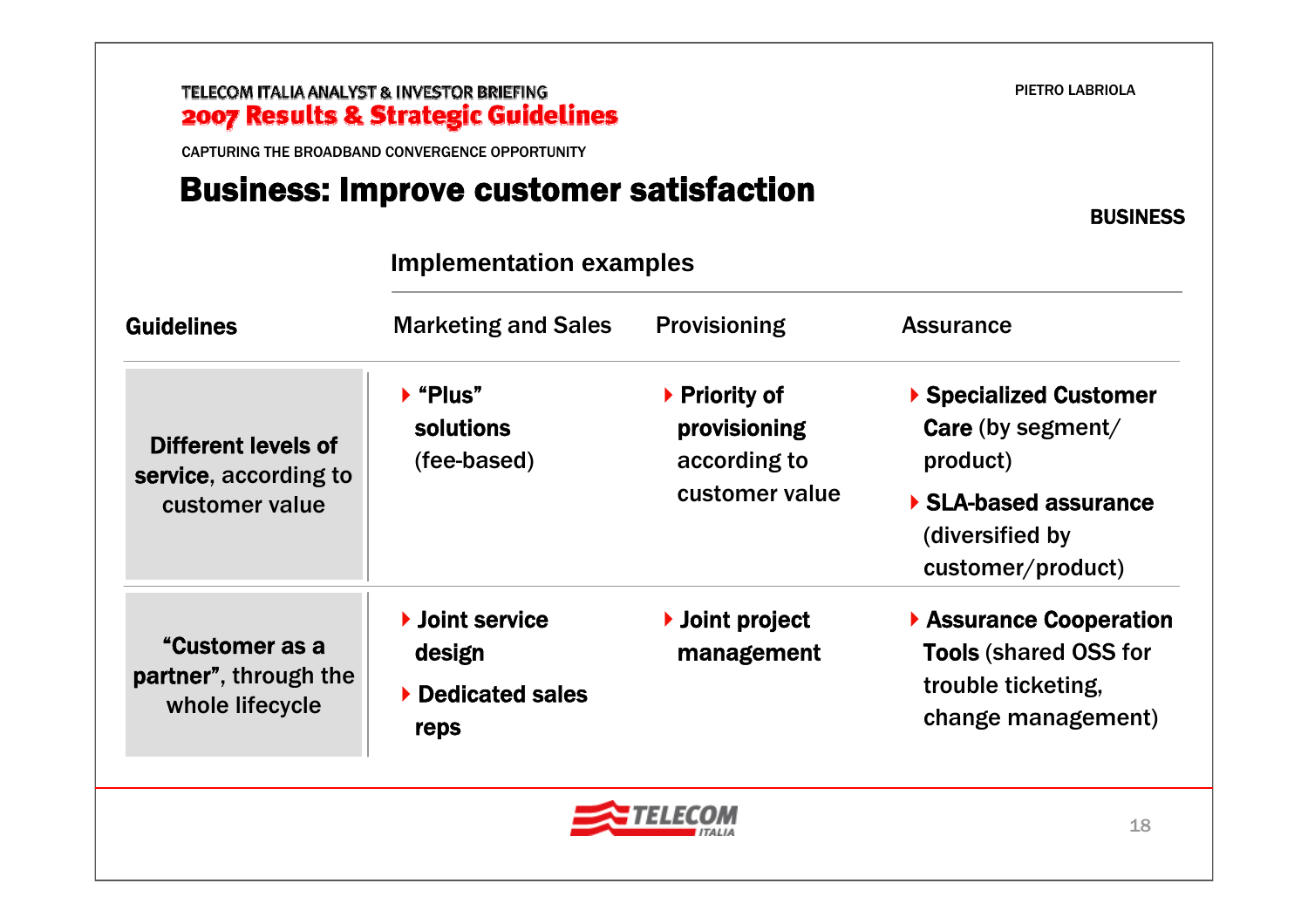#### TELECOM ITALIA ANALYST & INVESTOR BRIEFING 2007 Results & Strategic Guidelines

CAPTURING THE BROADBAND CONVERGENCE OPPORTUNITY

### Business: Market approach shift from "size-based" to "needs-based"

BUSINESS

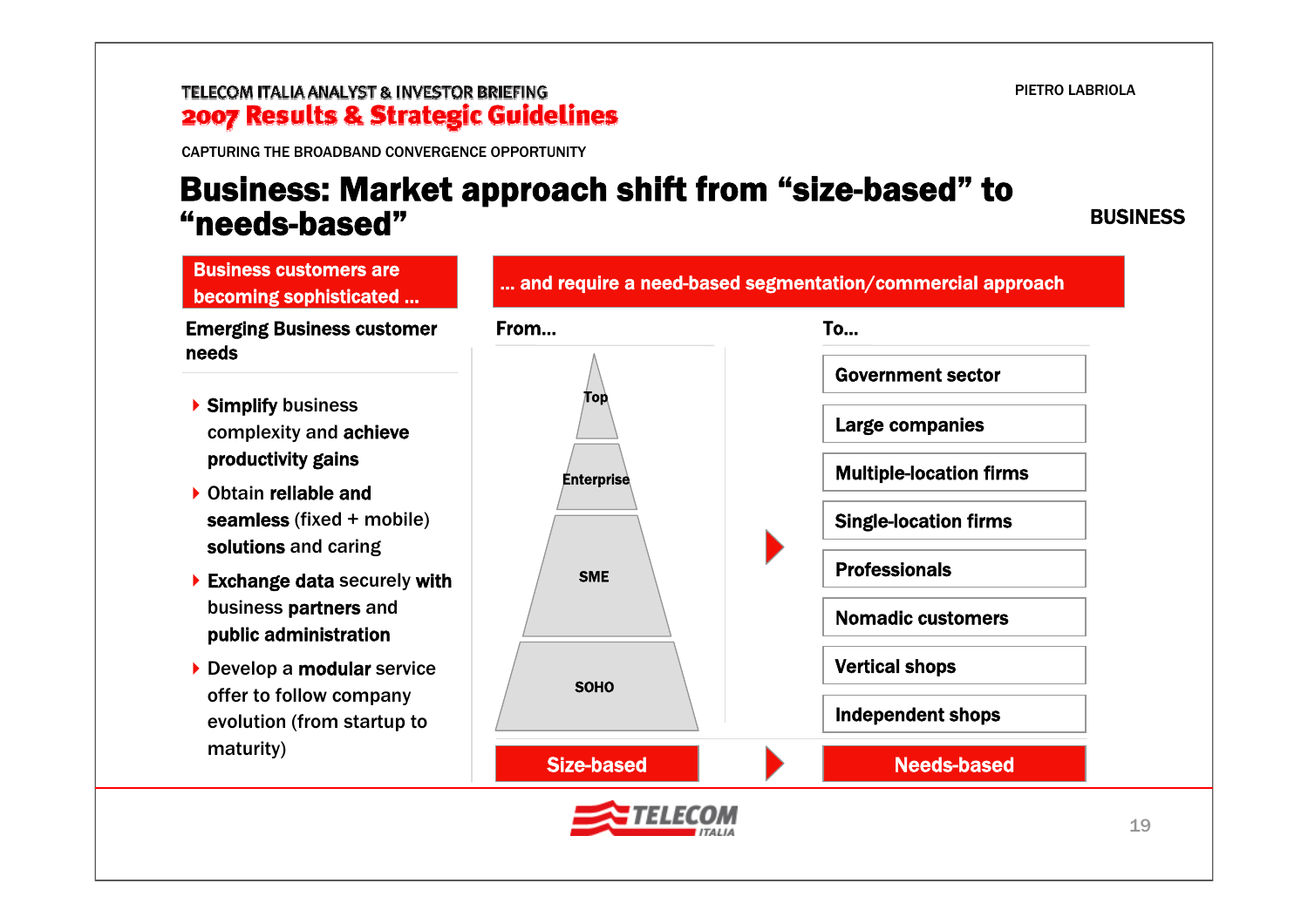#### TELECOM ITALIA ANALYST & INVESTOR BRIEFING 2007 Results & Strategic Guidelines

CAPTURING THE BROADBAND CONVERGENCE OPPORTUNITY

### Business: Develop segment-specific offers (examples)

**BUSINESS** 

|                                | <b>Independent shops</b>                                                                                                                                                                                                                           | <b>Professionals</b>                                                                                                                                                                                                                                                                           | <b>Large companies</b>                                                                                                                                                                                                                                                              |
|--------------------------------|----------------------------------------------------------------------------------------------------------------------------------------------------------------------------------------------------------------------------------------------------|------------------------------------------------------------------------------------------------------------------------------------------------------------------------------------------------------------------------------------------------------------------------------------------------|-------------------------------------------------------------------------------------------------------------------------------------------------------------------------------------------------------------------------------------------------------------------------------------|
| <b>Fixed and Mobile</b>        | Maked ADSL/ Mobile<br>packages                                                                                                                                                                                                                     | ▶ Fixed/Mobile broadband<br>▶ Fixed/Mobile traffic<br>packages                                                                                                                                                                                                                                 | $\triangleright$ Ultra broadband (up to fiber) with<br>high quality of service<br>Convergent VPN based on IP<br>solutions with indoor/outdoor<br>wireless coverage (WiFi, femtocells)                                                                                               |
| <b>Equipment</b>               | $\triangleright$ POS<br>$\blacktriangleright$ Mobile handset                                                                                                                                                                                       | $\blacktriangleright$ IP-enabled handset<br>▶ Advanced mobile handset<br>(Blackberry, smartphone)<br>$\triangleright$ PC with smartcard                                                                                                                                                        | ▶ IP-enabled work stations<br>▶ IP remote and hosted PABX<br>• Outsourced mobile applications                                                                                                                                                                                       |
| <b>Applications</b><br>and VAS | Security: anti-virus,<br>firewall, video<br>surveillance<br>$\triangleright$ Vertical applications:<br>$\triangleright$ Web cash register<br>$\blacktriangleright$ Inventory and<br>order<br>management<br>$\blacktriangleright$ Local advertising | ▶ Collaboration suite: mobile<br>office solutions<br>$\triangleright$ Security: anti-virus, firewall,<br>centralized back up<br>$\triangleright$ ICT resource management<br><b>LAN and desktop</b><br>management<br>▶ Vertical applications:<br>clustered IT solutions,<br>document management | ▶ Collaboration suite: unified<br>convergent communication (voice,<br>data, video)<br>Security: disaster recovery, SOC<br>outsourcing<br>$\triangleright$ ICT resource management<br>IT remote and hosted resources<br>▶ Vertical applications:<br>vertical application outsourcing |
|                                | "Hi-speed shop"                                                                                                                                                                                                                                    | "Professional Platforms"                                                                                                                                                                                                                                                                       | "Networked ICT"                                                                                                                                                                                                                                                                     |
|                                |                                                                                                                                                                                                                                                    |                                                                                                                                                                                                                                                                                                | 20                                                                                                                                                                                                                                                                                  |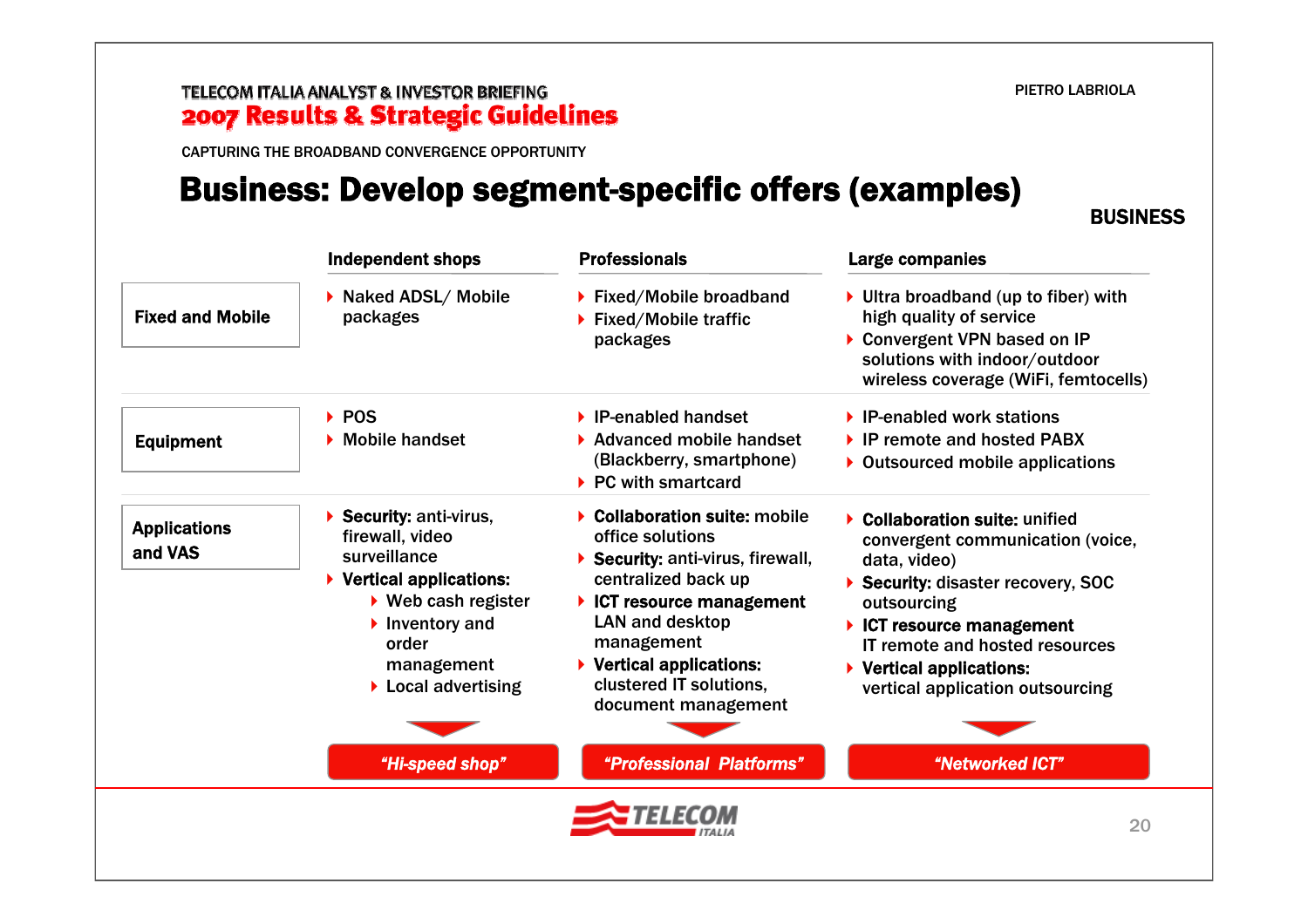TELECOM ITALIA ANALYST & INVESTOR BRIEFING 2007 Results & Strategic Guidelines

NOT EXHAUSTIVE

CAPTURING THE BROADBAND CONVERGENCE OPPORTUNITY

### Business: 2008-2009 Offer's roadmap

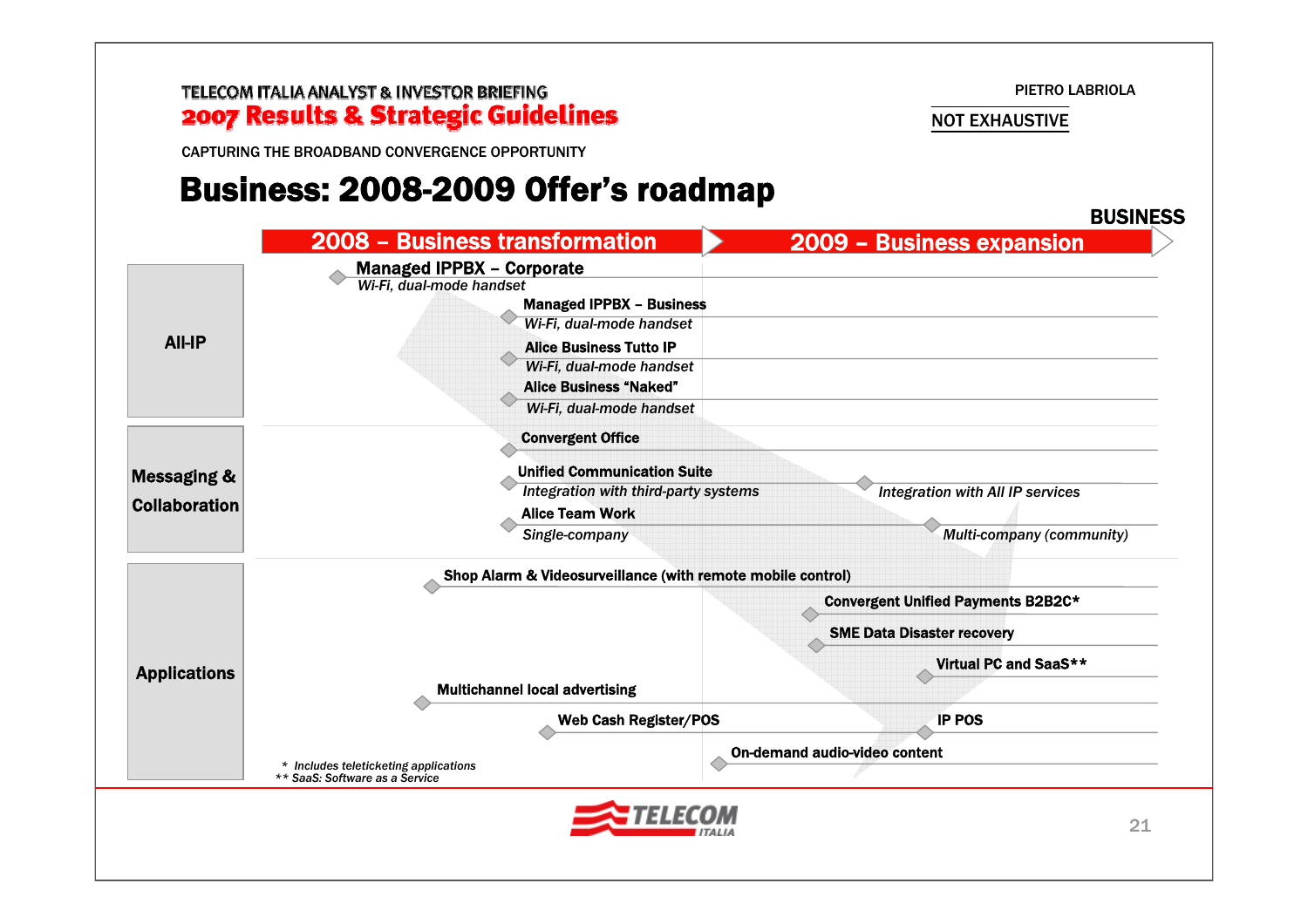BUSINESS

#### TELECOM ITALIA ANALYST & INVESTOR BRIEFING 2007 Results & Strategic Guidelines

CAPTURING THE BROADBAND CONVERGENCE OPPORTUNITY

### Business: Adopt an integrated multi-channel approach



### Elements of the new integrated multichannel approach

- ▶ More face-to-face sales activity, including usage of shops
- Increased differentiation of sales rep skills by segment
- Commercial proactivity based on customers'potential value
- ▶ B2B2C approach to "verticalized" industries

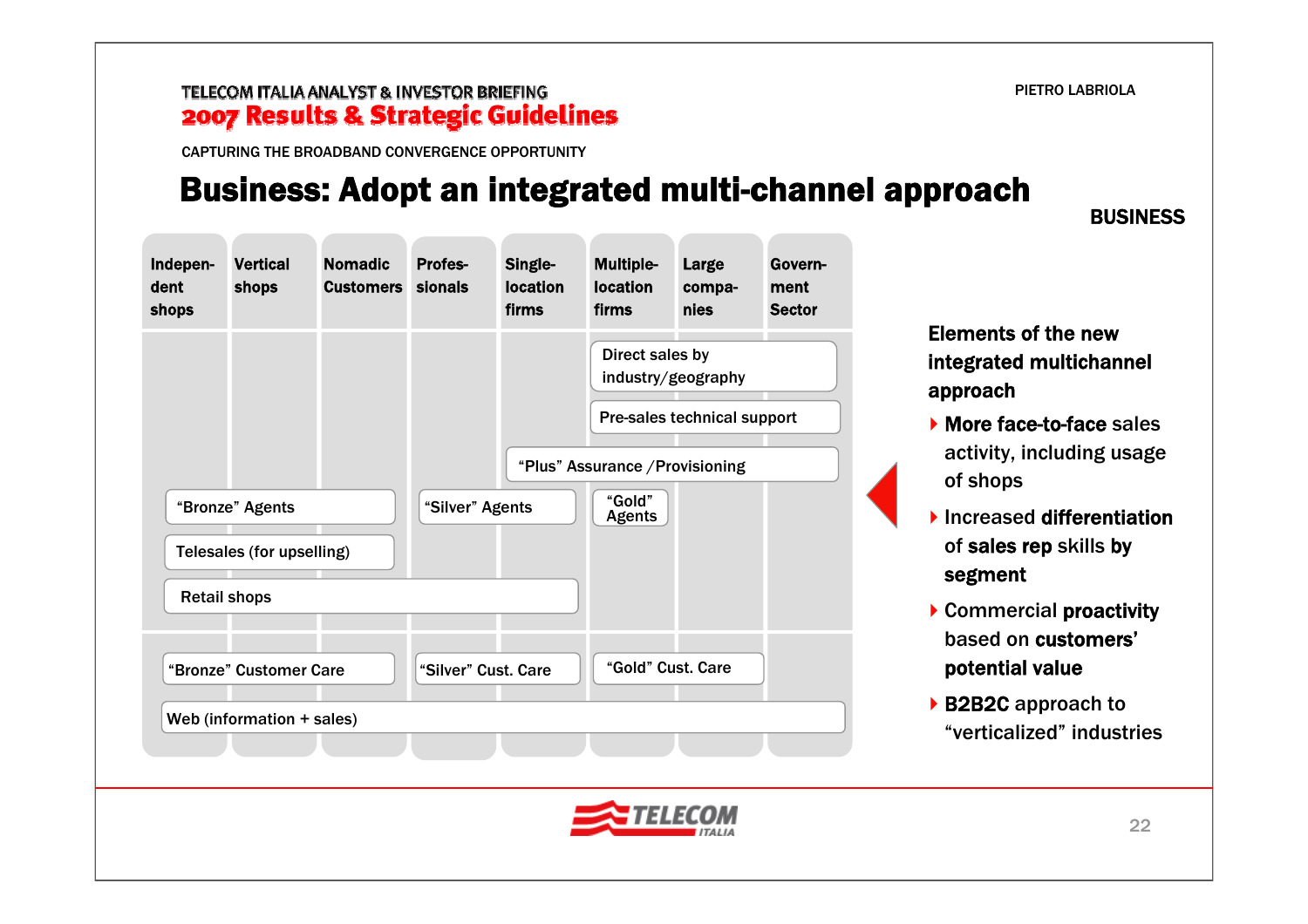CAPTURING THE BROADBAND CONVERGENCE OPPORTUNITY



### ▶ DOMESTIC FIXED

▶ 2007 Key Results

▶ Sources of Growth

▶ Conclusions



PIETRO LABRIOLA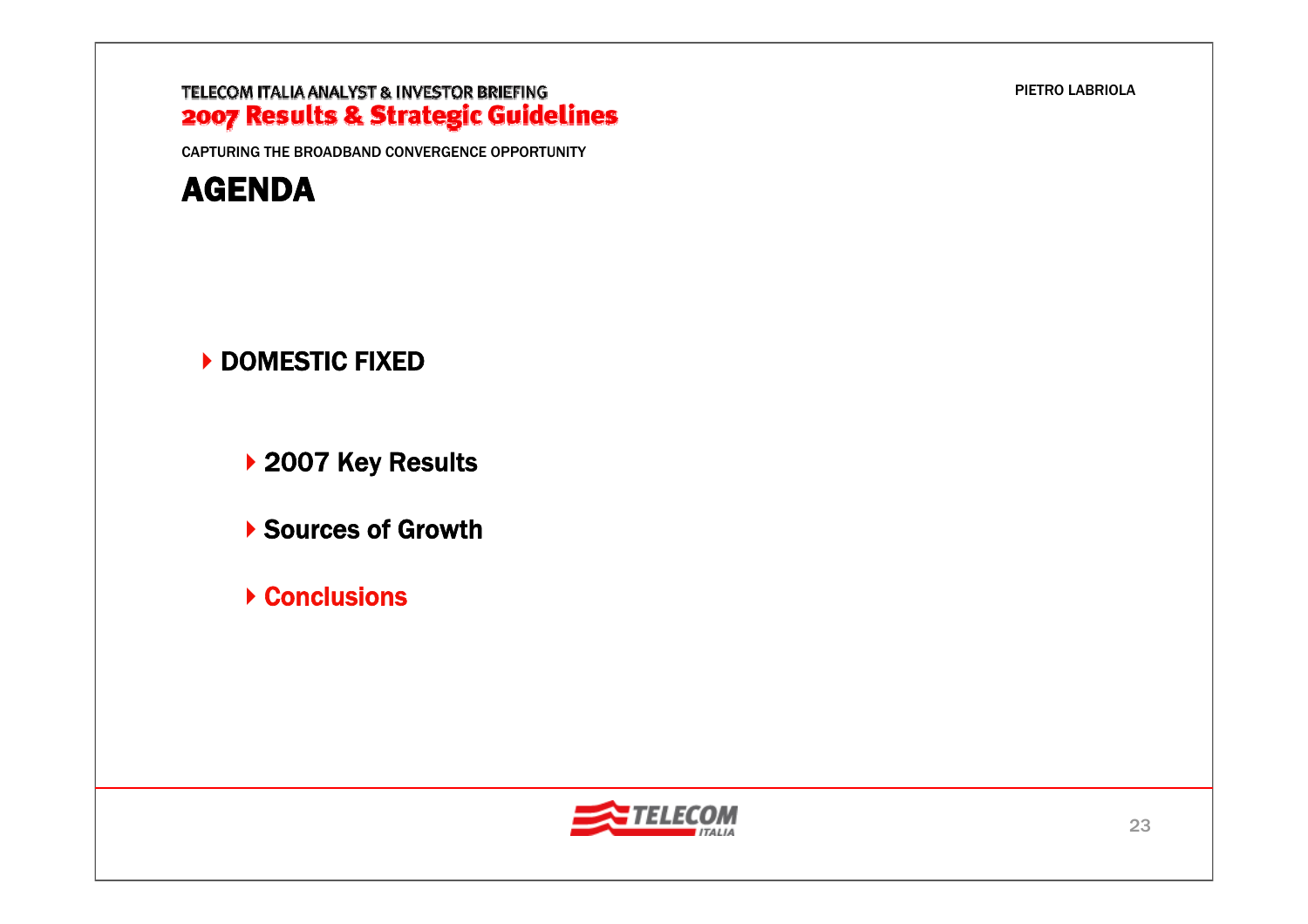CAPTURING THE BROADBAND CONVERGENCE OPPORTUNITY

## Outlook 2008 – key facts

| <b>Voice</b>     | $\triangleright$ F-F traffic decline in line with previous years<br>$\blacktriangleright$ Increased loss in F-M traffic<br>Slight acceleration of access loss, also due to WLR<br>(wholesale line rental) startup                                          |
|------------------|------------------------------------------------------------------------------------------------------------------------------------------------------------------------------------------------------------------------------------------------------------|
| <b>Internet</b>  | ▶ Stabilization of market price levels<br>Increasing focus on flat offers and double-play                                                                                                                                                                  |
| Data             | ▶ Continuous slow-down of loss in connectivity<br>Continuous expansion towards adjacent markets (e.g. ICT)                                                                                                                                                 |
| <b>Wholesale</b> | Domestic: value proposition based on QoS and on selling<br>projects related to TI network. Maintain revenue level<br>revenue even after regulator's price reduction<br>International: completion of rationalisation of international<br>services portfolio |

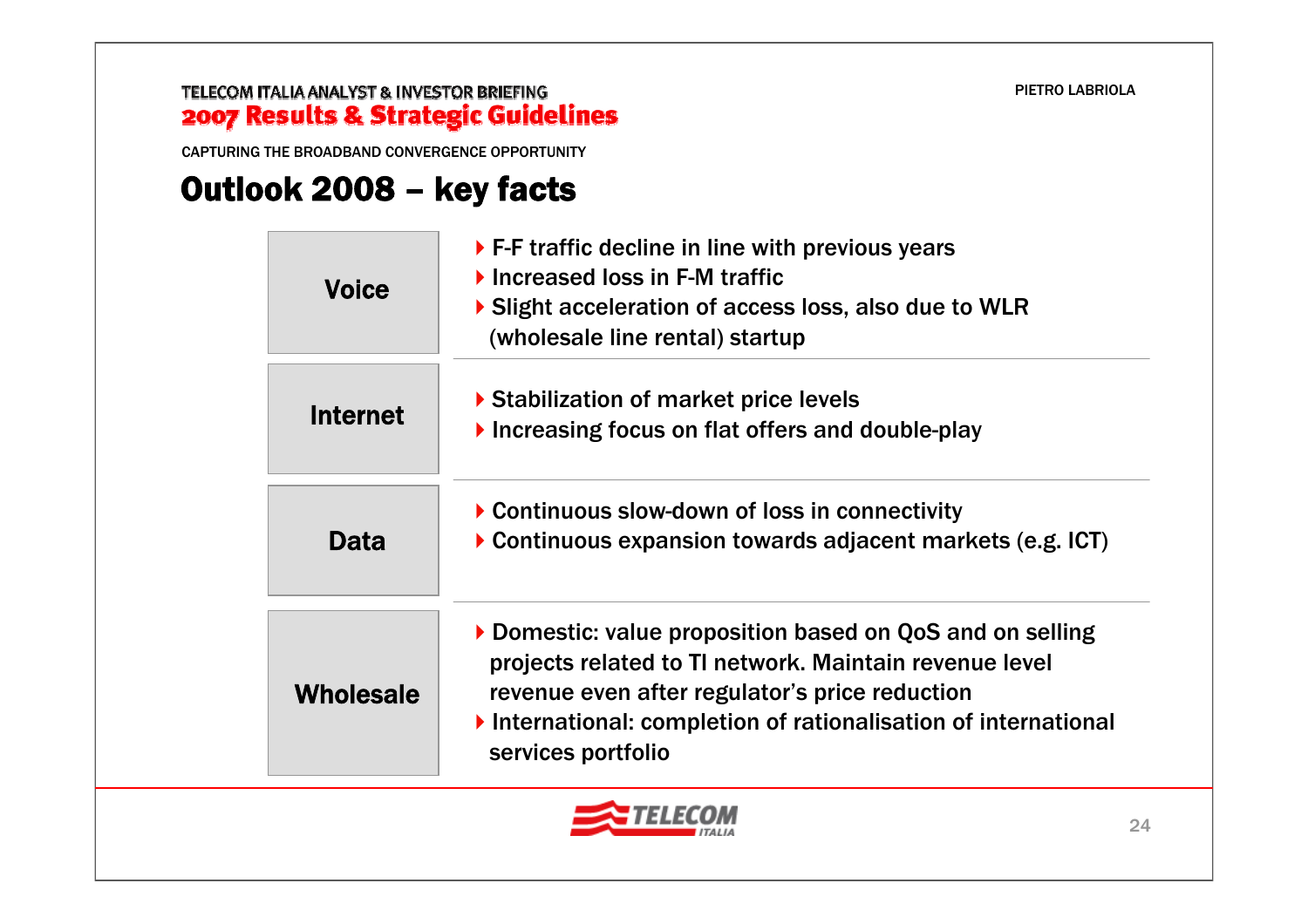#### TELECOM ITALIA ANALYST & INVESTOR BRIEFING 2007 Results & Strategic Guidelines

CAPTURING THE BROADBAND CONVERGENCE OPPORTUNITY

## Outlook 2008

*Bln €*